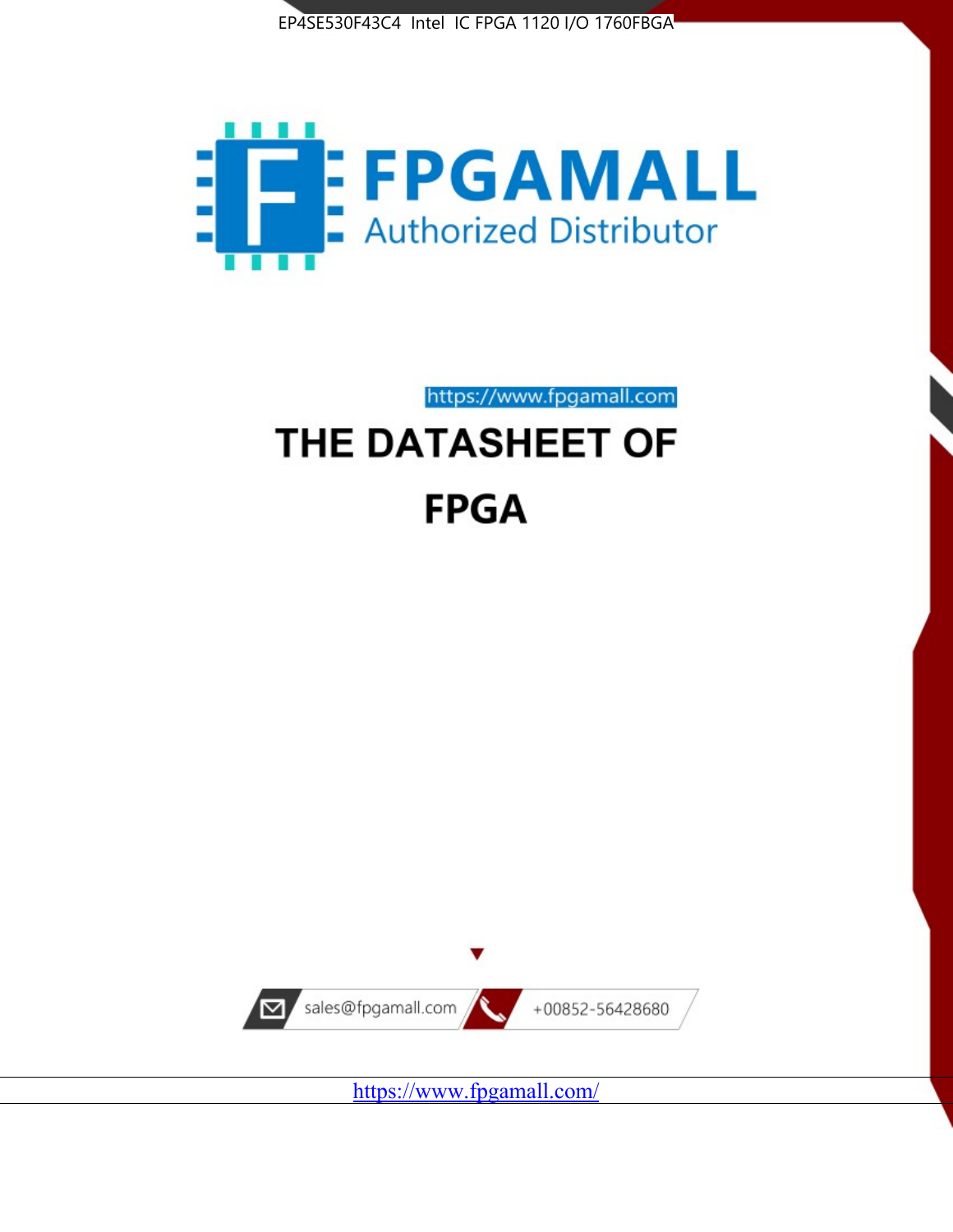EP4SE530F43C4 Intel IC FPGA 1120 I/O 1760FBGA



# **1. Overview for the Stratix IV Device Family**

**SIV51001-3.5**

Altera® Stratix® IV FPGAs deliver a breakthrough level of system bandwidth and power efficiency for high-end applications, allowing you to innovate without compromise. Stratix IV FPGAs are based on the Taiwan Semiconductor Manufacturing Company (TSMC) 40-nm process technology and surpass all other high-end FPGAs, with the highest logic density, most transceivers, and lowest power requirements.

The Stratix IV device family contains three optimized variants to meet different application requirements:

- Stratix IV E (Enhanced) FPGAs—up to 813,050 logic elements (LEs), 33,294 kilobits (Kb) RAM, and 1,288 18 x 18 bit multipliers
- Stratix IV GX transceiver FPGAs—up to 531,200 LEs, 27,376 Kb RAM, 1,288 18 x 18-bit multipliers, and 48 full-duplex clock data recovery (CDR)-based transceivers at up to 8.5 Gbps
- Stratix IV GT—up to 531,200 LEs, 27,376 Kb RAM, 1,288 18 x 18-bit multipliers, and 48 full-duplex CDR-based transceivers at up to 11.3 Gbps

The complete Altera high-end solution includes the lowest risk, lowest total cost path to volume using HardCopy® IV ASICs for all the family variants, a comprehensive portfolio of application solutions customized for end-markets, and the industry leading Quartus® II software to increase productivity and performance.

For information about upcoming Stratix IV device features, refer to the *Upcoming [Stratix IV Device Features](http://www.altera.com/literature/hb/stratix-iv/uf01001.pdf?GSA_pos=2&WT.oss_r=1&WT.oss=upcoming)* document.

f For information about changes to the currently published *Stratix IV Device Handbook*, refer to the *[Addendum to the Stratix IV Device Handbook](http://www.altera.com/literature/hb/stratix-iv/stx4_siv54002.pdf)* chapter.

This chapter contains the following sections:

- "Feature Summary" on page 1–2
- "Architecture Features" on page 1–6
- "Integrated Software Platform" on page 1–19
- "Ordering Information" on page 1–19

@2016 Altera Corporation. All rights reserved. ALTERA, ARRIA, CYCLONE, HARDCOPY, MAX, MEGACORE, NIOS, QUARTUS and STRATIX words and logos are trademarks of Altera Corporation and registered in the U.S. Patent and Trademark



Stratix IV Device Handbook Volume 1 January 2016

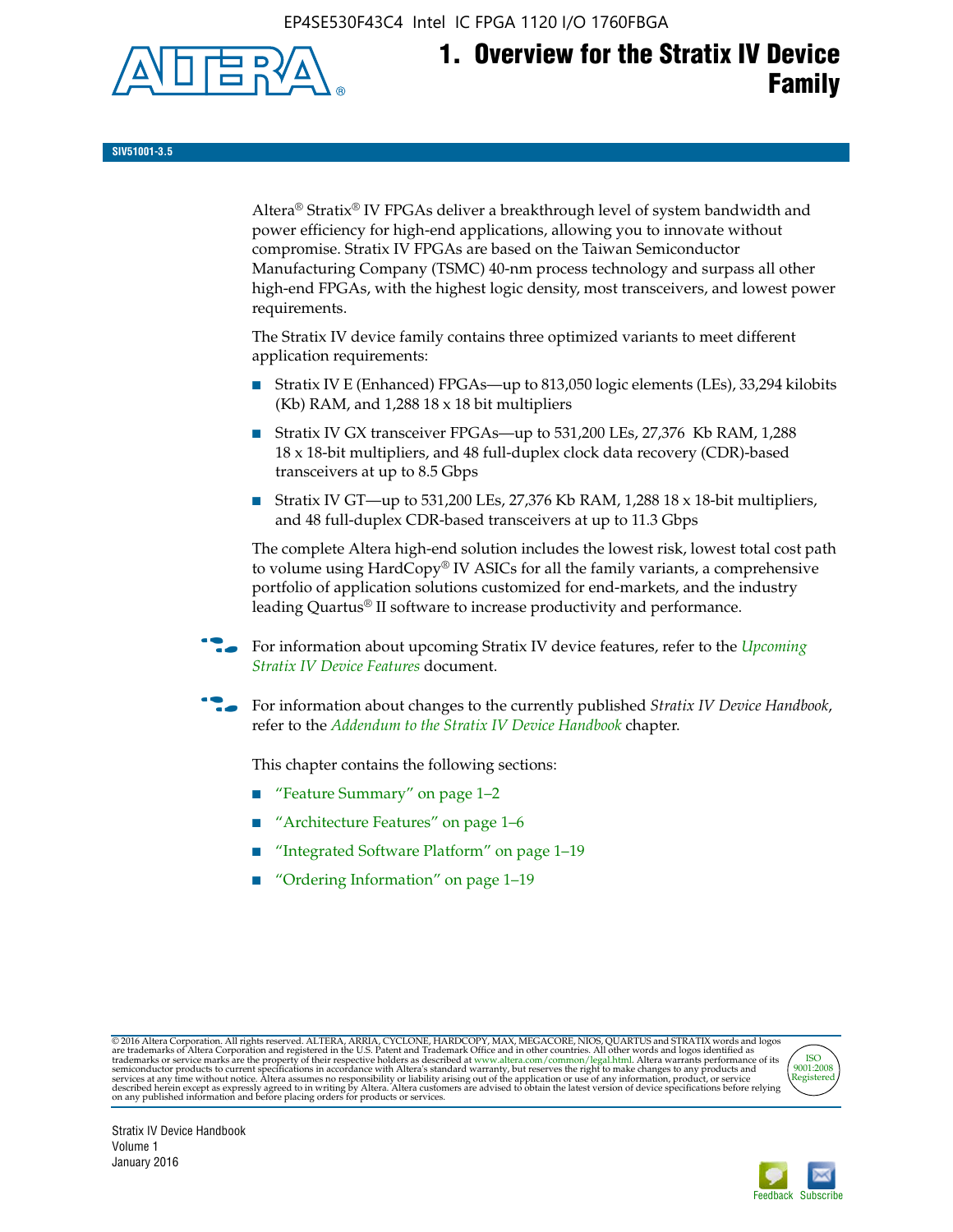# **Feature Summary**

The following list summarizes the Stratix IV device family features:

- Up to 48 full-duplex CDR-based transceivers in Stratix IV GX and GT devices supporting data rates up to 8.5 Gbps and 11.3 Gbps, respectively
- Dedicated circuitry to support physical layer functionality for popular serial protocols, such as PCI Express (PCIe) (PIPE) Gen1 and Gen2, Gbps Ethernet (GbE), Serial RapidIO, SONET/SDH, XAUI/HiGig, (OIF) CEI-6G, SD/HD/3G-SDI, Fibre Channel, SFI-5, and Interlaken
- Complete PCIe protocol solution with embedded PCIe hard IP blocks that implement PHY-MAC layer, Data Link layer, and Transaction layer functionality

**For more information, refer to the** *[IP Compiler for PCI Express User Guide](http://www.altera.com/literature/ug/ug_pci_express.pdf)***.** 

- Programmable transmitter pre-emphasis and receiver equalization circuitry to compensate for frequency-dependent losses in the physical medium
- Typical physical medium attachment (PMA) power consumption of 100 mW at 3.125 Gbps and 135 mW at 6.375 Gbps per channel
- 72,600 to 813,050 equivalent LEs per device
- 7,370 to 33,294 Kb of enhanced TriMatrix memory consisting of three RAM block sizes to implement true dual-port memory and FIFO buffers
- High-speed digital signal processing (DSP) blocks configurable as 9 x 9-bit,  $12 \times 12$ -bit,  $18 \times 18$ -bit, and  $36 \times 36$ -bit full-precision multipliers at up to 600 MHz
- Up to 16 global clocks (GCLK), 88 regional clocks (RCLK), and 132 periphery clocks (PCLK) per device
- Programmable power technology that minimizes power while maximizing device performance
- Up to 1,120 user I/O pins arranged in 24 modular I/O banks that support a wide range of single-ended and differential I/O standards
- Support for high-speed external memory interfaces including DDR, DDR2, DDR3 SDRAM, RLDRAM II, QDR II, and QDR II+ SRAM on up to 24 modular I/O banks
- High-speed LVDS I/O support with serializer/deserializer (SERDES), dynamic phase alignment (DPA), and soft-CDR circuitry at data rates up to 1.6 Gbps
- Support for source-synchronous bus standards, including SGMII, GbE, SPI-4 Phase 2 (POS-PHY Level 4), SFI-4.1, XSBI, UTOPIA IV, NPSI, and CSIX-L1
- Pinouts for Stratix IV E devices designed to allow migration of designs from Stratix III to Stratix IV E with minimal PCB impact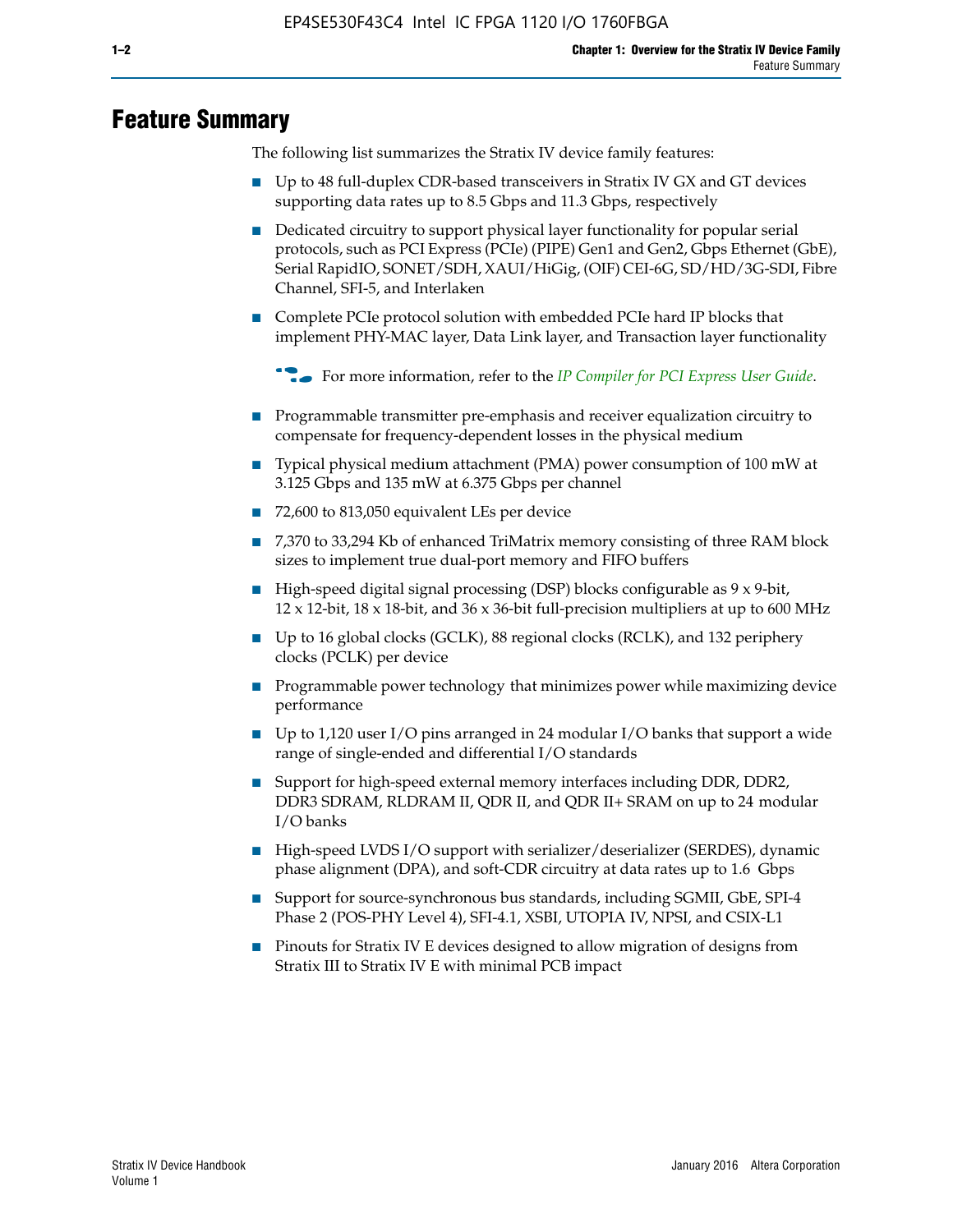# **Stratix IV GX Devices**

Stratix IV GX devices provide up to 48 full-duplex CDR-based transceiver channels per device:

- Thirty-two out of the 48 transceiver channels have dedicated physical coding sublayer (PCS) and physical medium attachment (PMA) circuitry and support data rates between 600 Mbps and 8.5 Gbps
- The remaining 16 transceiver channels have dedicated PMA-only circuitry and support data rates between 600 Mbps and 6.5 Gbps
- **1 The actual number of transceiver channels per device varies with device selection. For** more information about the exact transceiver count in each device, refer to Table 1–1 on page 1–11.
- 1 For more information about transceiver architecture, refer to the *[Transceiver](http://www.altera.com/literature/hb/stratix-iv/stx4_siv52001.pdf)  [Architecture in Stratix IV Devices](http://www.altera.com/literature/hb/stratix-iv/stx4_siv52001.pdf)* chapter.

Figure 1–1 shows a high-level Stratix IV GX chip view.

#### **Figure 1–1. Stratix IV GX Chip View** *(1)*



#### **Note to Figure 1–1:**

(1) Resource counts vary with device selection, package selection, or both.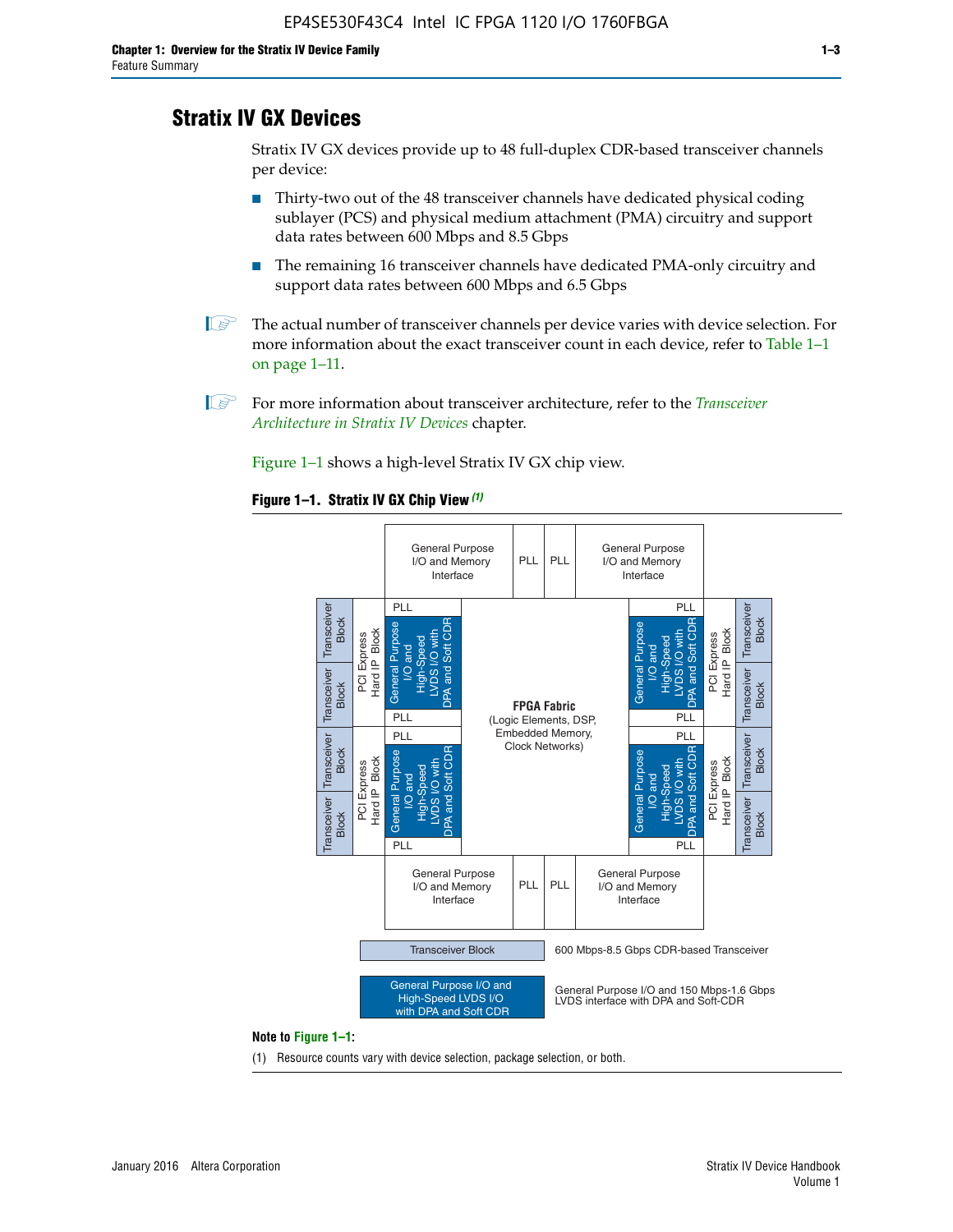# **Stratix IV E Device**

Stratix IV E devices provide an excellent solution for applications that do not require high-speed CDR-based transceivers, but are logic, user I/O, or memory intensive.

Figure 1–2 shows a high-level Stratix IV E chip view.





#### **Note to Figure 1–2:**

(1) Resource counts vary with device selection, package selection, or both.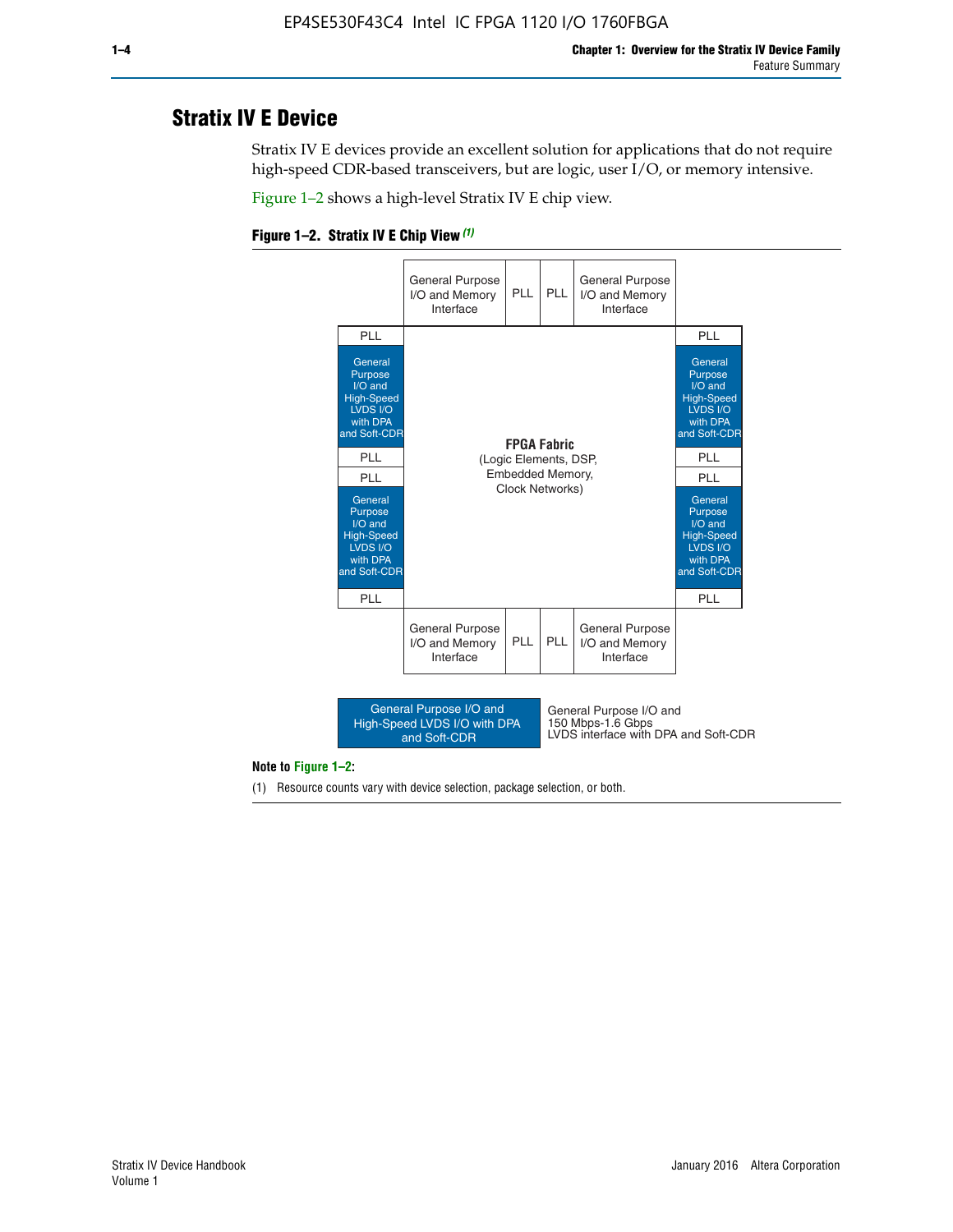# **Stratix IV GT Devices**

Stratix IV GT devices provide up to 48 CDR-based transceiver channels per device:

- Thirty-two out of the 48 transceiver channels have dedicated PCS and PMA circuitry and support data rates between 600 Mbps and 11.3 Gbps
- The remaining 16 transceiver channels have dedicated PMA-only circuitry and support data rates between 600 Mbps and 6.5 Gbps
- **1** The actual number of transceiver channels per device varies with device selection. For more information about the exact transceiver count in each device, refer to Table 1–7 on page 1–16.
- $\mathbb{I}$  For more information about Stratix IV GT devices and transceiver architecture, refer to the *[Transceiver Architecture in Stratix IV Devices](http://www.altera.com/literature/hb/stratix-iv/stx4_siv52001.pdf)* chapter.

Figure 1–3 shows a high-level Stratix IV GT chip view.





(1) Resource counts vary with device selection, package selection, or both.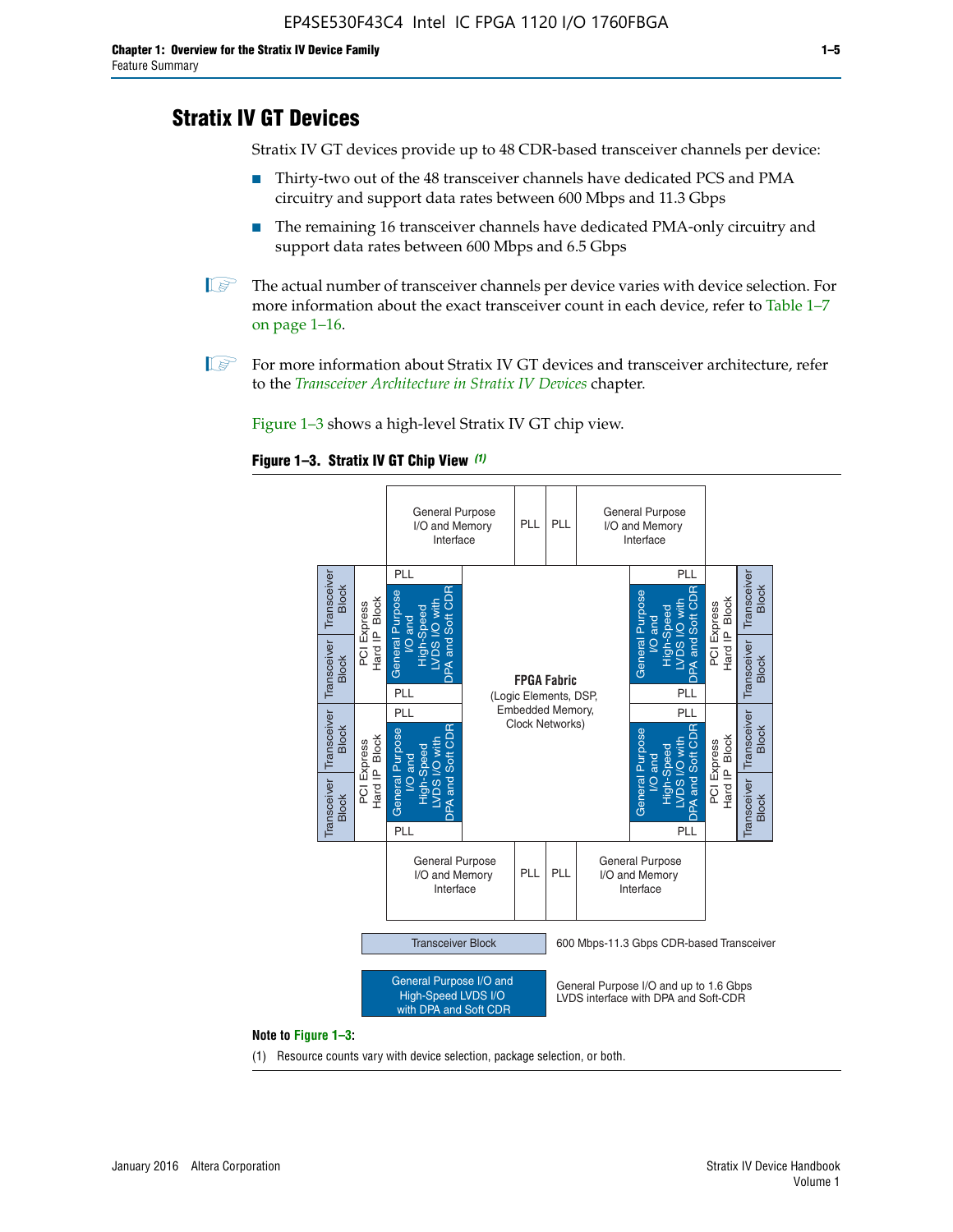# **Architecture Features**

The Stratix IV device family features are divided into high-speed transceiver features and FPGA fabric and I/O features.

 $\mathbb{I}$  The high-speed transceiver features apply only to Stratix IV GX and Stratix IV GT devices.

# **High-Speed Transceiver Features**

The following sections describe high-speed transceiver features for Stratix IV GX and GT devices.

## **Highest Aggregate Data Bandwidth**

Up to 48 full-duplex transceiver channels supporting data rates up to 8.5 Gbps in Stratix IV GX devices and up to 11.3 Gbps in Stratix IV GT devices.

## **Wide Range of Protocol Support**

Physical layer support for the following serial protocols:

- Stratix IV GX—PCIe Gen1 and Gen2, GbE, Serial RapidIO, SONET/SDH, XAUI/HiGig, (OIF) CEI-6G, SD/HD/3G-SDI, Fibre Channel, SFI-5, GPON, SAS/SATA, HyperTransport 1.0 and 3.0, and Interlaken
- Stratix IV GT—40G/100G Ethernet, SFI-S, Interlaken, SFI-5.1, Serial RapidIO, SONET/SDH, XAUI/HiGig, (OIF) CEI-6G, 3G-SDI, and Fibre Channel
- Extremely flexible and easy-to-configure transceiver data path to implement proprietary protocols
- PCIe Support
	- Complete PCIe Gen1 and Gen2 protocol stack solution compliant to PCI Express base specification 2.0 that includes PHY-MAC, Data Link, and transaction layer circuitry embedded in PCI Express hard IP blocks
	- **For more information, refer to the [PCI Express Compiler User Guide](http://www.altera.com/literature/ug/ug_pci_express.pdf).**
	- Root complex and end-point applications
	- $x1, x4,$  and  $x8$  lane configurations
	- PIPE 2.0-compliant interface
	- Embedded circuitry to switch between Gen1 and Gen2 data rates
	- Built-in circuitry for electrical idle generation and detection, receiver detect, power state transitions, lane reversal, and polarity inversion
	- 8B/10B encoder and decoder, receiver synchronization state machine, and ± 300 parts per million (ppm) clock compensation circuitry
	- Transaction layer support for up to two virtual channels (VCs)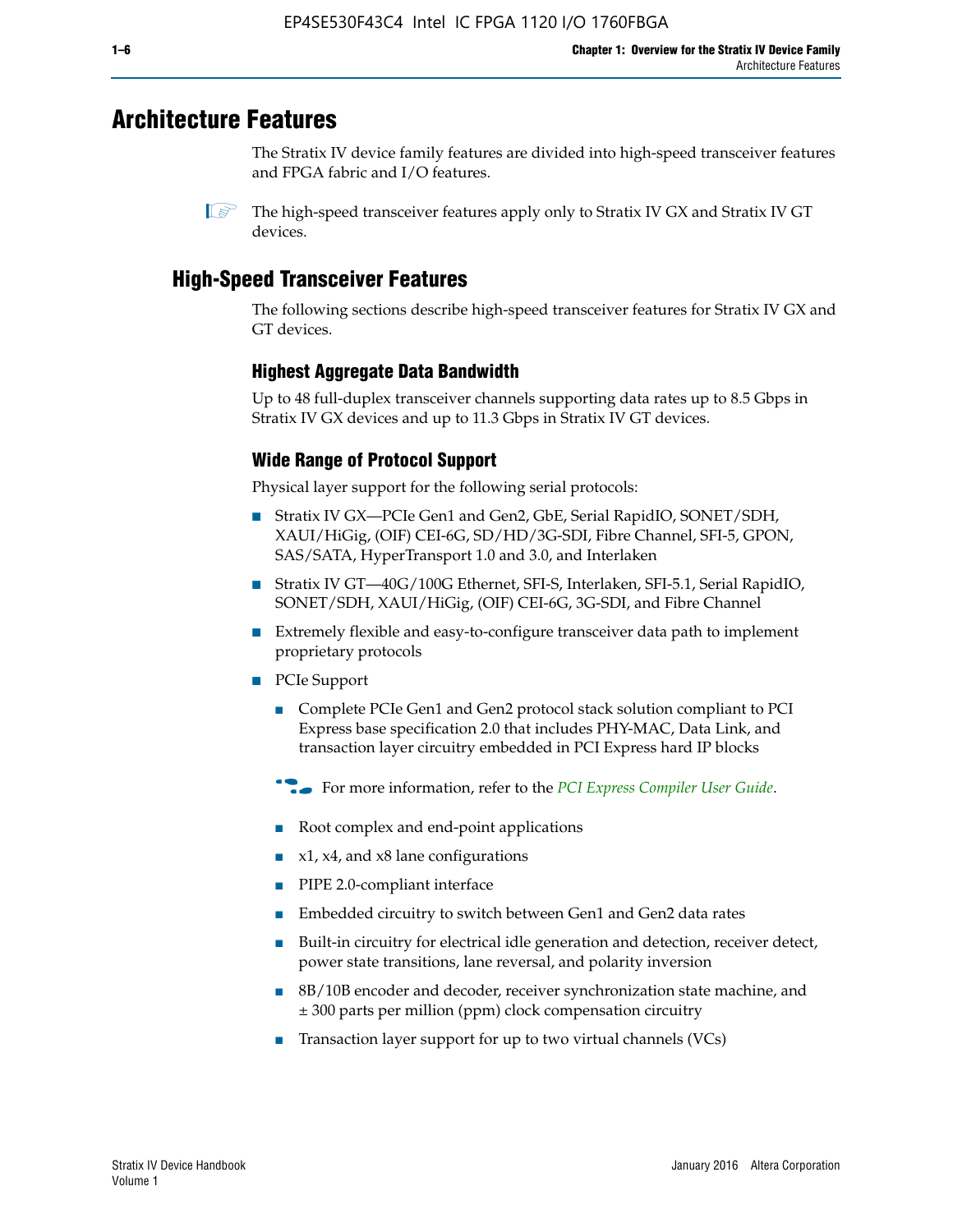- XAUI/HiGig Support
	- Compliant to IEEE802.3ae specification
	- **■** Embedded state machine circuitry to convert XGMII idle code groups  $(|11|)$ to and from idle ordered sets  $(|A|, |K|, |R|)$  at the transmitter and receiver, respectively
	- 8B/10B encoder and decoder, receiver synchronization state machine, lane deskew, and  $\pm 100$  ppm clock compensation circuitry
- GbE Support
	- Compliant to IEEE802.3-2005 specification
	- Automatic idle ordered set  $(111/112/1)$  generation at the transmitter, depending on the current running disparity
	- 8B/10B encoder and decoder, receiver synchronization state machine, and ± 100 ppm clock compensation circuitry
- Support for other protocol features such as MSB-to-LSB transmission in SONET/SDH configuration and spread-spectrum clocking in PCIe configurations

#### **Diagnostic Features**

- Serial loopback from the transmitter serializer to the receiver CDR for transceiver PCS and PMA diagnostics
- Reverse serial loopback pre- and post-CDR to transmitter buffer for physical link diagnostics
- Loopback master and slave capability in PCI Express hard IP blocks
- **For more information, refer to the** *[PCI Express Compiler User Guide](http://www.altera.com/literature/ug/ug_pci_express.pdf)***.**

#### **Signal Integrity**

Stratix IV devices simplify the challenge of signal integrity through a number of chip, package, and board-level enhancements to enable efficient high-speed data transfer into and out of the device. These enhancements include:

- Programmable 3-tap transmitter pre-emphasis with up to 8,192 pre-emphasis levels to compensate for pre-cursor and post-cursor inter-symbol interference (ISI)
- Up to 900% boost capability on the first pre-emphasis post-tap
- User-controlled and adaptive 4-stage receiver equalization with up to 16 dB of high-frequency gain
- On-die power supply regulators for transmitter and receiver phase-locked loop (PLL) charge pump and voltage controlled oscillator (VCO) for superior noise immunity
- On-package and on-chip power supply decoupling to satisfy transient current requirements at higher frequencies, thereby reducing the need for on-board decoupling capacitors
- Calibration circuitry for transmitter and receiver on-chip termination (OCT) resistors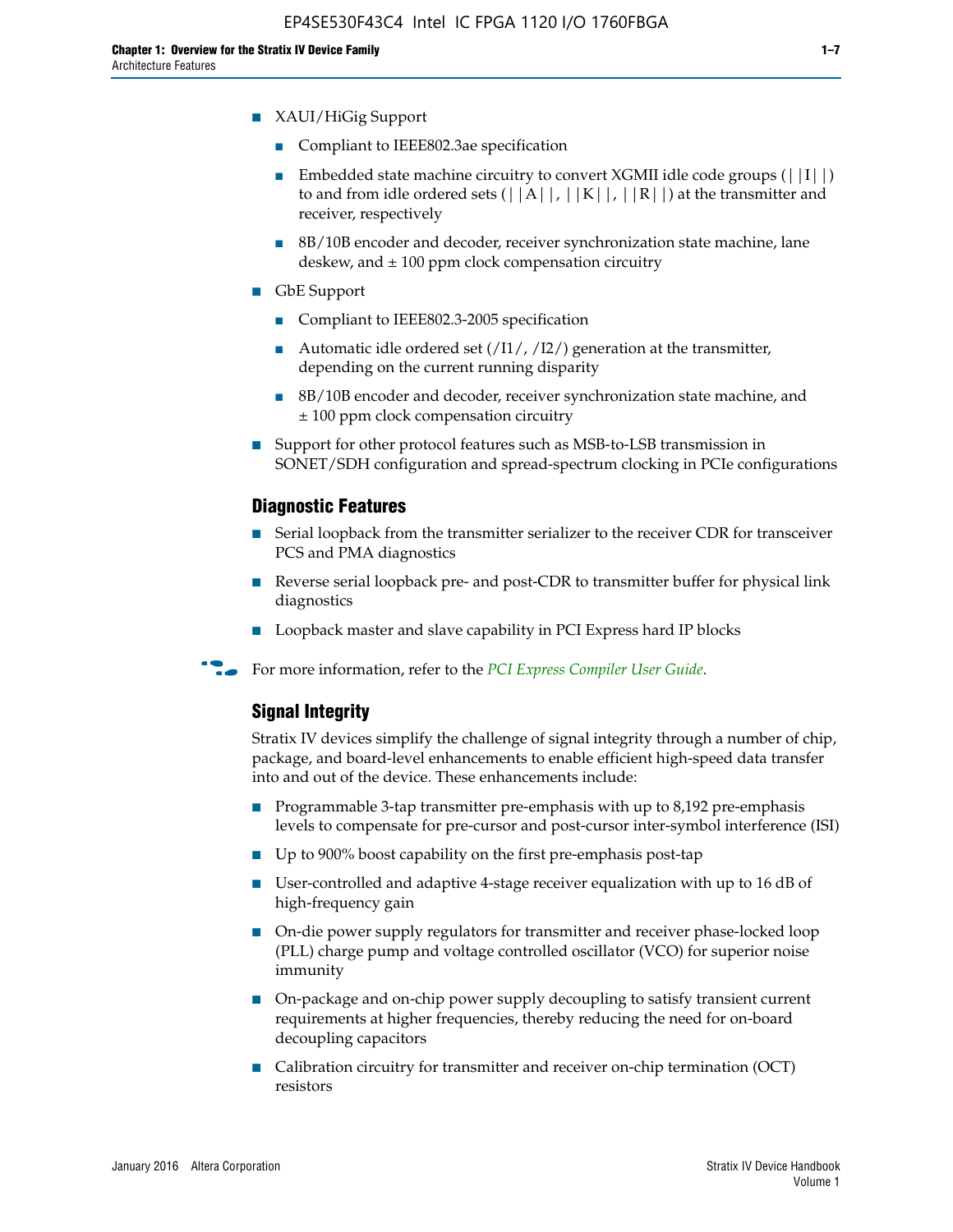# **FPGA Fabric and I/O Features**

The following sections describe the Stratix IV FPGA fabric and I/O features.

### **Device Core Features**

- Up to 531,200 LEs in Stratix IV GX and GT devices and up to 813,050 LEs in Stratix IV E devices, efficiently packed in unique and innovative adaptive logic modules (ALMs)
- Ten ALMs per logic array block (LAB) deliver faster performance, improved logic utilization, and optimized routing
- Programmable power technology, including a variety of process, circuit, and architecture optimizations and innovations
- Programmable power technology available to select power-driven compilation options for reduced static power consumption

#### **Embedded Memory**

- TriMatrix embedded memory architecture provides three different memory block sizes to efficiently address the needs of diversified FPGA designs:
	- 640-bit MLAB
	- 9-Kb M9K
	- 144-Kb M144K
- Up to 33,294 Kb of embedded memory operating at up to 600 MHz
- Each memory block is independently configurable to be a single- or dual-port RAM, FIFO, ROM, or shift register

## **Digital Signal Processing (DSP) Blocks**

- Flexible DSP blocks configurable as  $9 \times 9$ -bit,  $12 \times 12$ -bit,  $18 \times 18$ -bit, and  $36 \times 36$ -bit full-precision multipliers at up to 600 MHz with rounding and saturation capabilities
- Faster operation due to fully pipelined architecture and built-in addition, subtraction, and accumulation units to combine multiplication results
- Optimally designed to support advanced features such as adaptive filtering, barrel shifters, and finite and infinite impulse response (FIR and IIR) filters

#### **Clock Networks**

- Up to 16 global clocks and 88 regional clocks optimally routed to meet the maximum performance of 800 MHz
- Up to 112 and 132 periphery clocks in Stratix IV GX and Stratix IV E devices, respectively
- Up to 66 (16 GCLK + 22 RCLK + 28 PCLK) clock networks per device quadrant in Stratix IV GX and Stratix IV GT devices
- Up to 71 (16 GCLK + 22 RCLK + 33 PCLK) clock networks per device quadrant in Stratix IV E devices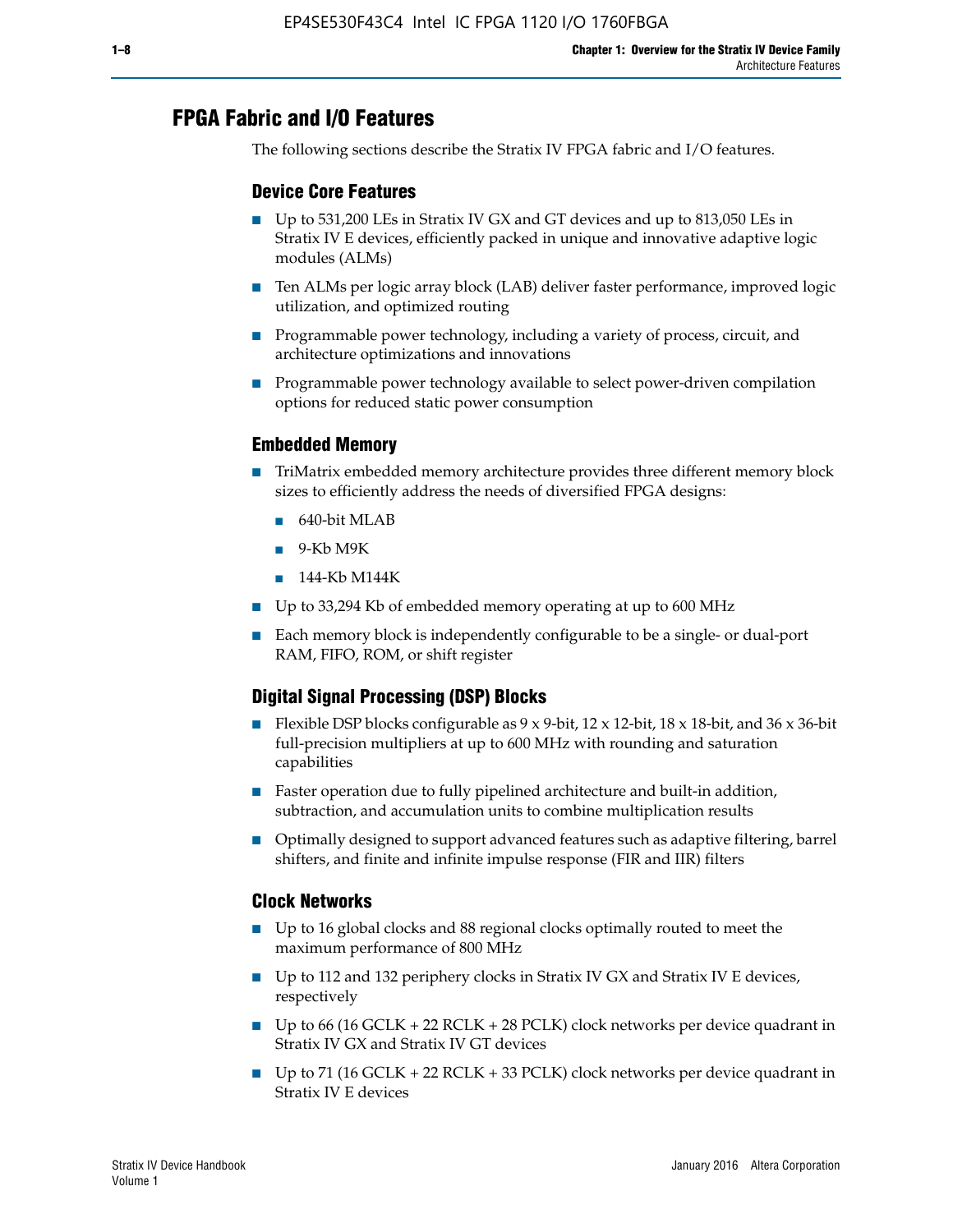### **PLLs**

- Three to 12 PLLs per device supporting spread-spectrum input tracking, programmable bandwidth, clock switchover, dynamic reconfiguration, and delay compensation
- On-chip PLL power supply regulators to minimize noise coupling

#### **I/O Features**

- Sixteen to 24 modular I/O banks per device with 24 to 48 I/Os per bank designed and packaged for optimal simultaneous switching noise (SSN) performance and migration capability
- Support for a wide range of industry I/O standards, including single-ended (LVTTL/CMOS/PCI/PCIX), differential (LVDS/mini-LVDS/RSDS), voltage-referenced single-ended and differential (SSTL/HSTL Class I/II) I/O standards
- **O**n-chip series  $(R_S)$  and on-chip parallel  $(R_T)$  termination with auto-calibration for single-ended I/Os and on-chip differential  $(R_D)$  termination for differential I/Os
- Programmable output drive strength, slew rate control, bus hold, and weak pull-up capability for single-ended I/Os
- User I/O:GND: $V_{CC}$  ratio of 8:1:1 to reduce loop inductance in the package—PCB interface
- **■** Programmable transmitter differential output voltage ( $V_{OD}$ ) and pre-emphasis for high-speed LVDS I/O

#### **High-Speed Differential I/O with DPA and Soft-CDR**

- Dedicated circuitry on the left and right sides of the device to support differential links at data rates from 150 Mbps to 1.6 Gbps
- Up to 98 differential SERDES in Stratix IV GX devices, up to 132 differential SERDES in Stratix IV E devices, and up to 47 differential SERDES in Stratix IV GT devices
- DPA circuitry at the receiver automatically compensates for channel-to-channel and channel-to-clock skew in source synchronous interfaces
- Soft-CDR circuitry at the receiver allows implementation of asynchronous serial interfaces with embedded clocks at up to 1.6 Gbps data rate (SGMII and GbE)

#### **External Memory Interfaces**

- Support for existing and emerging memory interface standards such as DDR SDRAM, DDR2 SDRAM, DDR3 SDRAM, QDRII SRAM, QDRII+ SRAM, and RLDRAM II
- DDR3 up to 1,067 Mbps/533 MHz
- Programmable DQ group widths of 4 to 36 bits (includes parity bits)
- Dynamic OCT, trace mismatch compensation, read-write leveling, and half-rate register capabilities provide a robust external memory interface solution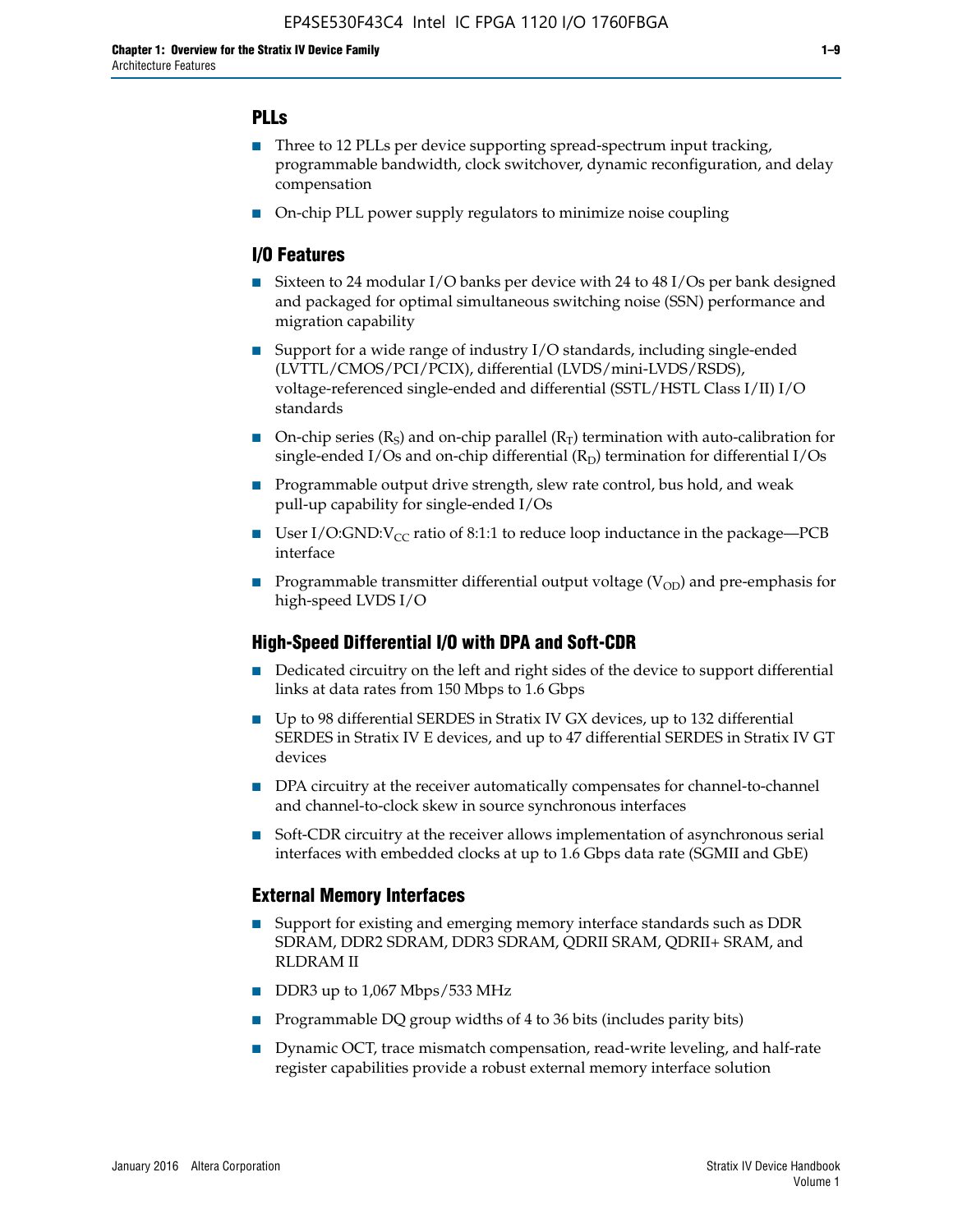## **System Integration**

- All Stratix IV devices support hot socketing
- Four configuration modes:
	- Passive Serial (PS)
	- Fast Passive Parallel (FPP)
	- Fast Active Serial (FAS)
	- JTAG configuration
- Ability to perform remote system upgrades
- 256-bit advanced encryption standard (AES) encryption of configuration bits protects your design against copying, reverse engineering, and tampering
- Built-in soft error detection for configuration RAM cells
- For more information about how to connect the PLL, external memory interfaces,  $I/O$ , high-speed differential I/O, power, and the JTAG pins to PCB, refer to the *[Stratix IV GX and Stratix IV E Device Family Pin Connection Guidelines](http://www.altera.com/literature/dp/stratix4/PCG-01005.pdf)* and the *[Stratix IV GT Device Family Pin Connection Guidelines](http://www.altera.com/literature/dp/stratix4/PCG-01006.pdf)*.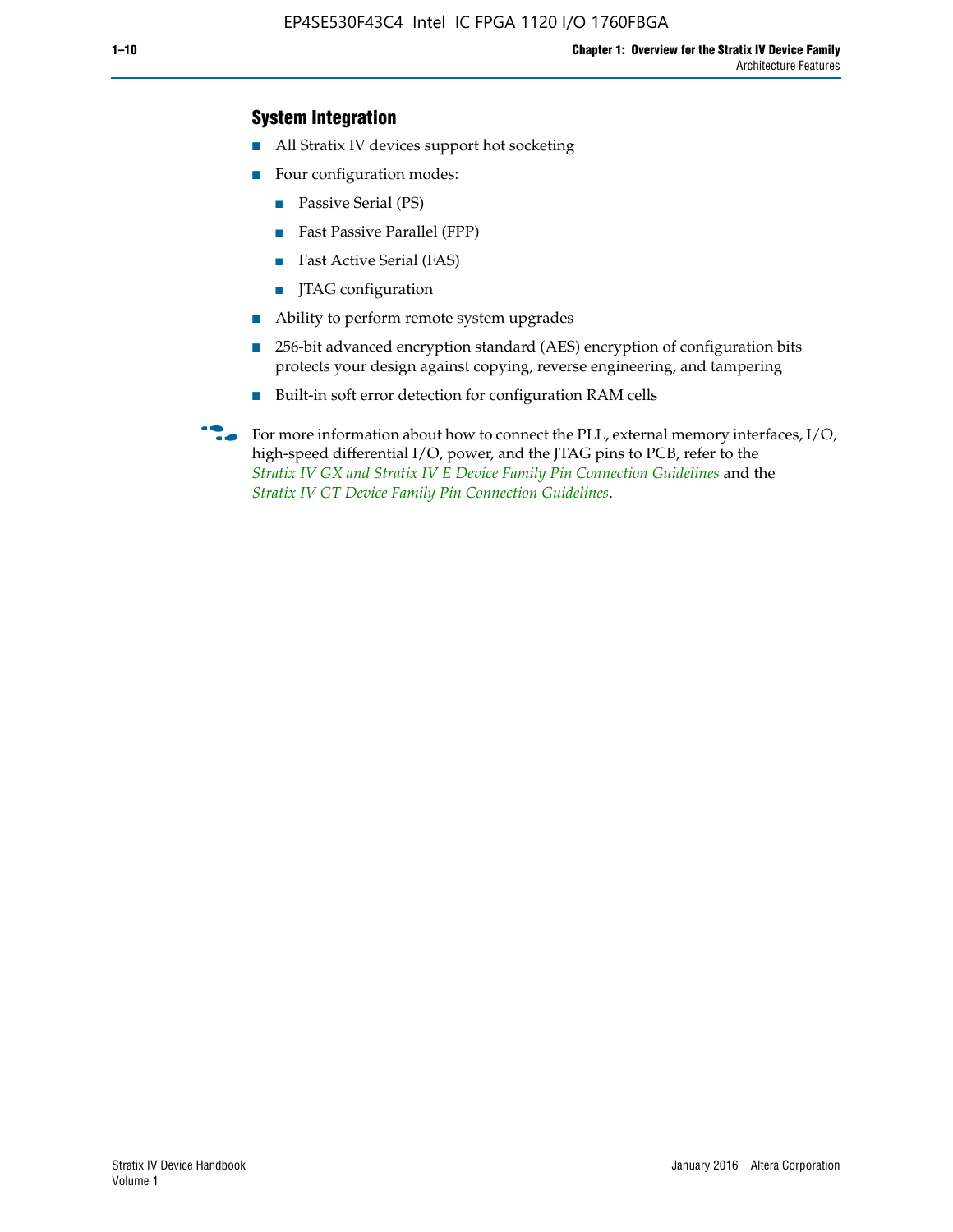#### Table 1–1 lists the Stratix IV GX device features.

## **Table 1–1. Stratix IV GX Device Features (Part 1 of 2)**

| <b>Feature</b>                                                       | EP4SGX70                       |                |                                  | <b>EP4SGX110</b> |    |                                | <b>EP4SGX180</b>               |                |       |              | <b>EP4SGX230</b>         |                          |                               |      |                | <b>EP4SGX290</b> |       |       |       |                          |                   |                | <b>EP4SGX360</b> |       |       |         | <b>EP4SGX530</b> |
|----------------------------------------------------------------------|--------------------------------|----------------|----------------------------------|------------------|----|--------------------------------|--------------------------------|----------------|-------|--------------|--------------------------|--------------------------|-------------------------------|------|----------------|------------------|-------|-------|-------|--------------------------|-------------------|----------------|------------------|-------|-------|---------|------------------|
| <b>Package</b><br><b>Option</b>                                      | F780                           | F1152          | F780                             | F1152            |    | F780                           | F1152                          |                | F1517 | F780         | F1152                    |                          | F1517                         | F780 | F1152          |                  | F1517 | F1760 | F1932 | F780                     | F1152             |                | F1517            | F1760 | F1932 | F1760   | F1932            |
| ALMs                                                                 | 29,040                         |                |                                  | 42,240           |    |                                | 70,300                         |                |       |              | 91,200                   |                          |                               |      |                | 116,480          |       |       |       |                          |                   |                | 141,440          |       |       | 212,480 |                  |
| LEs                                                                  | 72,600                         |                |                                  | 105,600          |    |                                | 175,750                        |                |       |              | 228,000                  |                          |                               |      |                | 291,200          |       |       |       |                          |                   |                | 353,600          |       |       |         | 531,200          |
| 0.6 Gbps-<br>8.5 Gbps<br>Transceivers<br>$(PMA + PCs)$<br>(1)        | $\overline{\phantom{0}}$       | 16             |                                  |                  | 16 |                                | $\qquad \qquad \longleftarrow$ | 16             | 24    |              |                          | 16                       | 24                            |      |                | 16               | 24    | 24    | 32    | $\overline{\phantom{0}}$ |                   | 16             | 24               | 24    | 32    | 24      | 32               |
| 0.6 Gbps-<br>6.5 Gbps<br><b>Transceivers</b><br>$(PMA + PCs)$<br>(1) | 8                              |                | 8                                | 16               | –  | 8                              | 16                             | -              |       | 8            | 16                       | $\overline{\phantom{0}}$ | $\overbrace{\phantom{aaaaa}}$ | 16   | 16             |                  | -     |       |       | 16                       | 16                |                |                  |       |       |         |                  |
| PMA-only<br>CMU<br>Channels<br>$(0.6$ Gbps-<br>6.5 Gbps)             | $\qquad \qquad \longleftarrow$ | 8              | $\overbrace{\phantom{12322111}}$ |                  | 8  | $\qquad \qquad \longleftarrow$ |                                | 8              | 12    | -            | $\overline{\phantom{a}}$ | 8                        | 12                            |      |                | 8                | 12    | 12    | 16    | $\overline{\phantom{0}}$ | $\hspace{0.05cm}$ | 8              | 12               | 12    | 16    | 12      | 16               |
| PCI Express<br>hard IP<br><b>Blocks</b>                              | $\mathbf{1}$                   | $\overline{2}$ |                                  | $\overline{2}$   |    | 1                              |                                | $\overline{2}$ |       | $\mathbf{1}$ |                          | $\overline{c}$           |                               |      |                | $\overline{c}$   |       |       | 4     |                          |                   | $\overline{2}$ |                  |       | 4     |         | 4                |
| High-Speed<br>LVDS<br>SERDES (up<br>to 1.6 Gbps)<br>(4)              | 28                             | 56             | 28                               | 28               | 56 | 28                             | 44                             |                | 88    | 28           | 44                       |                          | 88                            | —    | 44             |                  | 88    | 88    | 98    |                          | 44                |                | 88               | 88    | 98    | 88      | 98               |
| SPI-4.2 Links                                                        | $\mathbf{1}$                   |                |                                  | 1                |    | $\mathbf{1}$                   | $\overline{c}$                 |                | 4     | 1            | $\overline{c}$           |                          | $\overline{4}$                | —    | $\overline{2}$ |                  |       | 4     |       | $\overline{\phantom{0}}$ | $\overline{2}$    |                |                  | 4     |       |         | 4                |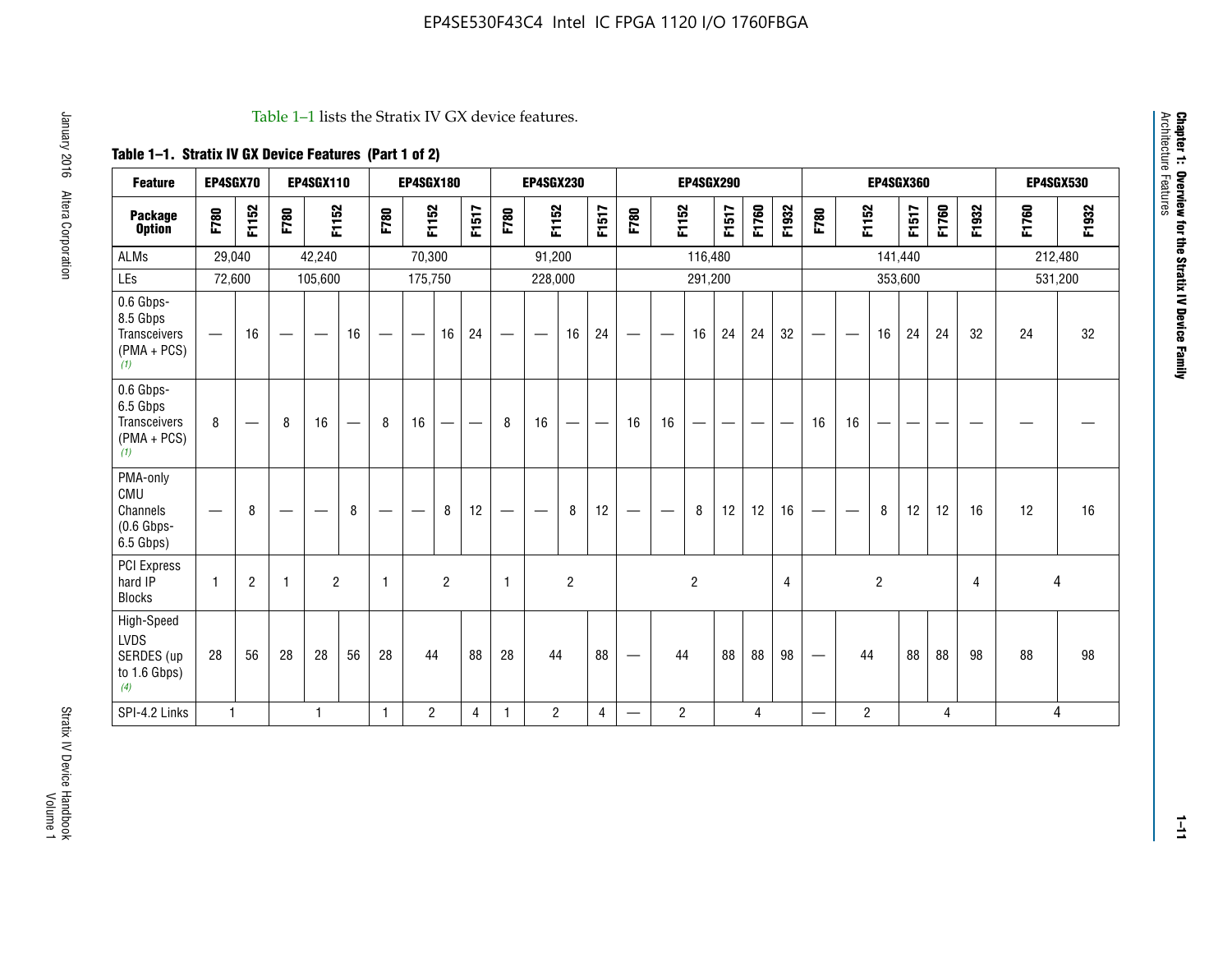**Table 1–1. Stratix IV GX Device Features (Part 2 of 2)**

| <b>Feature</b>                                       | EP4SGX70                |                        |                             | <b>EP4SGX110</b>            |                      |                             | <b>EP4SGX180</b>          |                                              |                        |                             | <b>EP4SGX230</b>            |                        |                      |                             |                             | EP4SGX290              |                      |                        |                        |                             |                             |                        | <b>EP4SGX360</b>     |                        |                        | <b>EP4SGX530</b>  |                   |
|------------------------------------------------------|-------------------------|------------------------|-----------------------------|-----------------------------|----------------------|-----------------------------|---------------------------|----------------------------------------------|------------------------|-----------------------------|-----------------------------|------------------------|----------------------|-----------------------------|-----------------------------|------------------------|----------------------|------------------------|------------------------|-----------------------------|-----------------------------|------------------------|----------------------|------------------------|------------------------|-------------------|-------------------|
| <b>Package</b><br><b>Option</b>                      | F780                    | F1152                  | F780                        | F1152                       |                      | F780                        | F1152                     |                                              | F1517                  | F780                        | F1152                       |                        | F1517                | F780                        | F1152                       |                        | F1517                | F1760                  | F1932                  | F780                        | F1152                       |                        | F1517                | F1760                  | F1932                  | F1760             | F1932             |
| M9K Blocks<br>(256x)<br>36 bits)                     | 462                     |                        |                             | 660                         |                      |                             | 950                       |                                              |                        |                             | 1,235                       |                        |                      |                             |                             | 936                    |                      |                        |                        |                             |                             | 1,248                  |                      |                        |                        | 1,280             |                   |
| M144K<br>Blocks<br>(2048 x<br>72 bits)               | 16                      |                        |                             | 16                          |                      |                             | $20\,$                    |                                              |                        |                             | 22                          |                        |                      |                             |                             | 36                     |                      |                        |                        |                             |                             | 48                     |                      |                        |                        | 64                |                   |
| <b>Total Memory</b><br>(MLAB+M9K<br>+M144K) Kb       | 7,370                   |                        |                             | 9,564                       |                      |                             | 13,627                    |                                              |                        |                             | 17,133                      |                        |                      |                             |                             | 17,248                 |                      |                        |                        |                             |                             | 22,564                 |                      |                        |                        | 27,376            |                   |
| Embedded<br><b>Multipliers</b><br>$18 \times 18$ (2) | 384                     |                        |                             | 512                         |                      |                             | 920                       |                                              |                        |                             | 1,288                       |                        |                      |                             |                             | 832                    |                      |                        |                        |                             |                             | 1,040                  |                      |                        | 1,02<br>4              | 1,024             |                   |
| PLLs                                                 | 3                       | 4                      | 3                           | 4                           |                      | 3                           | 6                         |                                              | 8                      | 3                           | 6                           |                        | 8                    | 4                           | 6                           |                        | 8                    | 12                     | 12                     | 4                           | 6                           |                        | 8                    | 12                     | 12                     | 12                | 12                |
| User I/Os $(3)$                                      | 372                     | 488                    | 372                         | 372                         | 48<br>8              | 372                         | 56<br>4                   | 56<br>4                                      | 74<br>$\overline{4}$   | 372                         | 564                         | 56<br>4                | 74<br>$\overline{4}$ | 289                         | 564                         | 56<br>4                | 74<br>4              | 88<br>0                | 92<br>$\mathbf 0$      | 289                         | 564                         | 56<br>4                | 74<br>4              | 88<br>0                | 920                    | 880               | 920               |
| Speed Grade<br>(fastest to<br>slowest) (5)           | $-2x,$<br>$-3,$<br>$-4$ | $-2,$<br>$-3,$<br>$-4$ | $-2\times$<br>$-3,$<br>$-4$ | $-2\times$<br>$-3,$<br>$-4$ | $-2,$<br>-3,<br>$-4$ | $-2\times$<br>$-3,$<br>$-4$ | $-2$<br>×,<br>$-3,$<br>-4 | $-2$<br>$\,$<br>$-3$<br>$\mathbf{r}$<br>$-4$ | $-2,$<br>$-3,$<br>$-4$ | $-2\times$<br>$-3,$<br>$-4$ | $-2\times$<br>$-3,$<br>$-4$ | $-2,$<br>$-3,$<br>$-4$ | $-2,$<br>-3,<br>$-4$ | $-2\times$<br>$-3,$<br>$-4$ | $-2\times$<br>$-3,$<br>$-4$ | $-2,$<br>$-3,$<br>$-4$ | $-2,$<br>-3,<br>$-4$ | $-2,$<br>$-3,$<br>$-4$ | $-2,$<br>$-3,$<br>$-4$ | $-2\times$<br>$-3,$<br>$-4$ | $-2\times$<br>$-3,$<br>$-4$ | $-2,$<br>$-3,$<br>$-4$ | $-2,$<br>-3,<br>$-4$ | $-2,$<br>$-3,$<br>$-4$ | $-2,$<br>$-3,$<br>$-4$ | $-2, -3,$<br>$-4$ | $-2, -3,$<br>$-4$ |

#### **Notes to Table 1–1:**

(1) The total number of transceivers is divided equally between the left and right side of each device, except for the devices in the F780 package. These devices have eight transceiver channels located only on the right side of the device.

- (2) Four multiplier adder mode.
- (3) The user I/Os count from pin-out files includes all general purpose I/O, dedicated clock pins, and dual purpose configuration pins. Transceiver pins and dedicated configuration pins are not included in the pin count.
- (4) Total pairs of high-speed LVDS SERDES take the lowest channel count of  $R_X/T_X$ .
- (5) The difference between the Stratix IV GX devices in the –2 and –2x speed grades is the number of available transceiver channels. The –2 device allows you to use the transceiver CMU blocks as transceiver channels. The –2x device does NOT allow you to use the CMU blocks as transceiver channels. In addition to the reduction of available transceiver channels in the Stratix IV GX –2x device, the data rates in the –2x device are limited to 6.5 Gbps.

January 2016 Altera Corporation

Altera Corporation

January 2016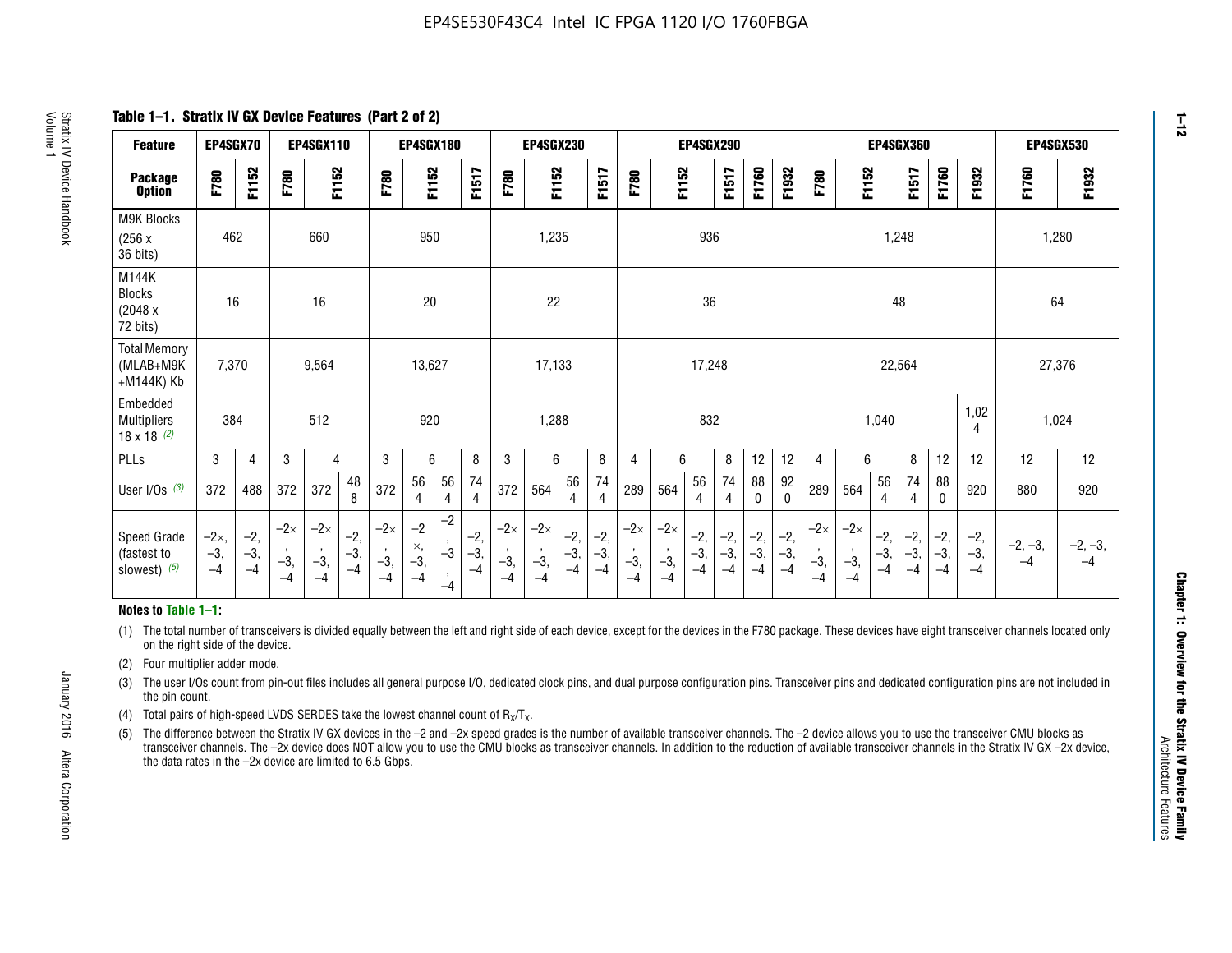Table 1–2 lists the Stratix IV GX device package options.

#### **Table 1–2. Stratix IV GX Device Package Options** *(1)***,** *(2)*

| <b>Device</b> |                  | <b>F780</b><br>(29 mm x 29 mm) $(6)$ | F1152<br>$(35 \, \text{mm} \times 35 \, \text{mm})$<br>(6) |             | <b>F1152</b><br>$(35 \text{ mm} \times 35 \text{ mm})$ $(5)$ , $(7)$ | F1517<br>(40 mm x 40 mm)<br>$(5)$ $(7)$ | <b>F1760</b><br>$(42.5 \text{ mm} \times 42.5 \text{ mm})$<br>Ø | F1932<br>$(45 \, \text{mm} \times 45 \, \text{mm})$<br>(7) |
|---------------|------------------|--------------------------------------|------------------------------------------------------------|-------------|----------------------------------------------------------------------|-----------------------------------------|-----------------------------------------------------------------|------------------------------------------------------------|
| EP4SGX70      | <b>DF29</b>      |                                      |                                                            | <b>HF35</b> |                                                                      |                                         |                                                                 |                                                            |
| EP4SGX110     | <b>DF29</b>      |                                      | FF35                                                       | <b>HF35</b> |                                                                      |                                         |                                                                 |                                                            |
| EP4SGX180     | DF <sub>29</sub> |                                      | FF35                                                       |             | <b>HF35</b>                                                          | KF40                                    |                                                                 |                                                            |
| EP4SGX230     | DF <sub>29</sub> |                                      | FF35                                                       |             | <b>HF35</b>                                                          | KF40                                    |                                                                 |                                                            |
| EP4SGX290     |                  | FH29 $(3)$                           | FF35                                                       |             | <b>HF35</b>                                                          | KF40                                    | KF43                                                            | <b>NF45</b>                                                |
| EP4SGX360     |                  | FH29 (3)                             | FF35                                                       |             | <b>HF35</b>                                                          | KF40                                    | KF43                                                            | <b>NF45</b>                                                |
| EP4SGX530     |                  |                                      |                                                            |             | HH35 $(4)$                                                           | KH40 (4)                                | KF43                                                            | <b>NF45</b>                                                |

#### **Notes to Table 1–2:**

(1) Device packages in the same column and marked under the same arrow sign have vertical migration capability.

(2) Use the Pin Migration Viewer in the Pin Planner to verify the pin migration compatibility when migrating devices. For more information, refer to *[I/O Management](http://www.altera.com/literature/hb/qts/qts_qii52013.pdf)* in the *Quartus II Handbook, Volume 2*.

(3) The 780-pin EP4SGX290 and EP4SGX360 devices are available only in 33 mm x 33 mm Hybrid flip chip package.

(4) The 1152-pin and 1517-pin EP4SGX530 devices are available only in 42.5 mm x 42.5 mm Hybrid flip chip packages.

(5) When migrating between hybrid and flip chip packages, there is an additional keep-out area. For more information, refer to the *[Package Information Datasheet for Altera Devices](http://www.altera.com/literature/ds/dspkg.pdf)*.

(6) Devices listed in this column are available in –2x, –3, and –4 speed grades. These devices do not have on-package decoupling capacitors.

(7) Devices listed in this column are available in –2, –3, and –4 speed grades. These devices have on-package decoupling capacitors. For more information about on-package decoupling capacitor value in each device, refer to Table 1–3.

 $\mathbb{L}$ s On-package decoupling reduces the need for on-board or PCB decoupling capacitors by satisfying the transient current requirements at higher frequencies. The *[Power Delivery Network](http://www.altera.com/literature/ug/pdn_tool_stxiv.zip)* design tool for Stratix IV devices accounts for the on-package decoupling and reflects the reduced requirements for PCB decoupling capacitors.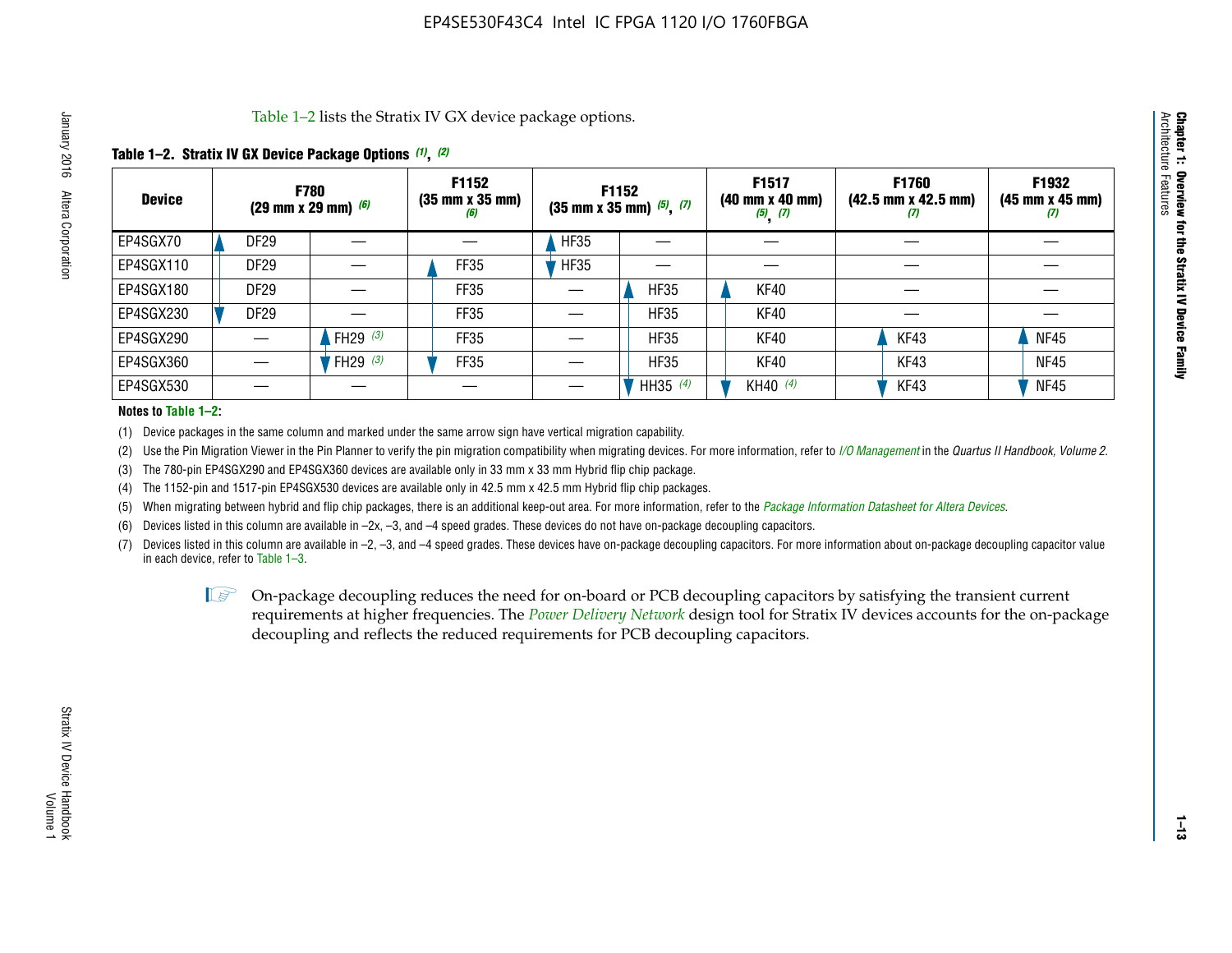|  |  | Table 1-3. Stratix IV GX Device On-Package Decoupling Information (1) |  |  |
|--|--|-----------------------------------------------------------------------|--|--|
|--|--|-----------------------------------------------------------------------|--|--|

| <b>Ordering Information</b> |                     | $V_{cc}$                            | V <sub>CCIO</sub>    | V <sub>CCL_GXB</sub>         | $V_{\texttt{CCA}\_\textsf{L/R}}$ | V <sub>CCT</sub> and V <sub>CCR</sub> (Shared)   |
|-----------------------------|---------------------|-------------------------------------|----------------------|------------------------------|----------------------------------|--------------------------------------------------|
| EP4SGX70                    | <b>HF35</b>         | $2\times1$ uF + $2\times470$ nF     | 10nF per bank $(2)$  | 100nF per transceiver block  | 100 <sub>n</sub> F               | $1\times470$ nF + $1\times47$ nF per side        |
| EP4SGX110                   | <b>HF35</b>         | $2\times1$ uF + $2\times470$ nF     | 10nF per bank $(2)$  | 100nF per transceiver block  | 100 <sub>n</sub> F               | $1\times470$ nF + $1\times47$ nF per side        |
| EP4SGX180                   | <b>HF35</b><br>KF40 | $2\times1$ uF + $2\times470$ nF     | 10nF per bank $(2)$  | 100nF per transceiver block  | 100 <sub>n</sub> F               | $1\times470$ nF + $1\times47$ nF per side        |
| EP4SGX230                   | <b>HF35</b><br>KF40 | $2 \times 1$ uF + $2 \times 470$ nF | 10 nF per bank $(2)$ | 100 nF per transceiver block | 100 nF                           | $1 \times 470$ nF + $1 \times 47$ nF<br>per side |
|                             | <b>HF35</b>         |                                     |                      |                              |                                  |                                                  |
| EP4SGX290                   | KF40<br>KF43        | $4\times1$ uF + $4\times470$ nF     | 10 nF per bank $(2)$ | 100 nF per transceiver block | 100 <sub>n</sub> F               | $1 \times 470$ nF + $1 \times 47$ nF<br>per side |
|                             | <b>NF45</b>         |                                     |                      |                              |                                  |                                                  |
|                             | <b>HF35</b>         |                                     |                      |                              |                                  |                                                  |
| EP4SGX360                   | KF40                | $4 \times 1$ uF + $4 \times 470$ nF | 10 nF per bank $(2)$ | 100 nF per transceiver block | 100 nF                           | $1 \times 470$ nF + $1 \times 47$ nF             |
|                             | KF43                |                                     |                      |                              |                                  | per side                                         |
|                             | <b>NF45</b>         |                                     |                      |                              |                                  |                                                  |
|                             | <b>HH35</b>         |                                     |                      |                              |                                  |                                                  |
|                             | KH40                |                                     |                      |                              |                                  | $1 \times 470$ nF + $1 \times 47$ nF             |
| EP4SGX530                   | KF43                | $4\times1$ uF + $4\times470$ nF     | 10 nF per bank $(2)$ | 100 nF per transceiver block | 100 nF                           | per side                                         |
|                             | <b>NF45</b>         |                                     |                      |                              |                                  |                                                  |

**Notes to Table 1–3:**

(1) Table 1-3 refers to production devices on-package decoupling. For more information about decoupling design of engineering sample (ES) devices, contact [Altera Technical Support](http://mysupport.altera.com/eservice/login.asp).

(2) For I/O banks  $3(*)$ ,  $4(*)$ ,  $7(*)$ , and  $8(*)$  only. There is no OPD for I/O bank  $1(*)$ ,  $2(*)$ ,  $5(*)$ , and  $6(*)$ .

**1–14**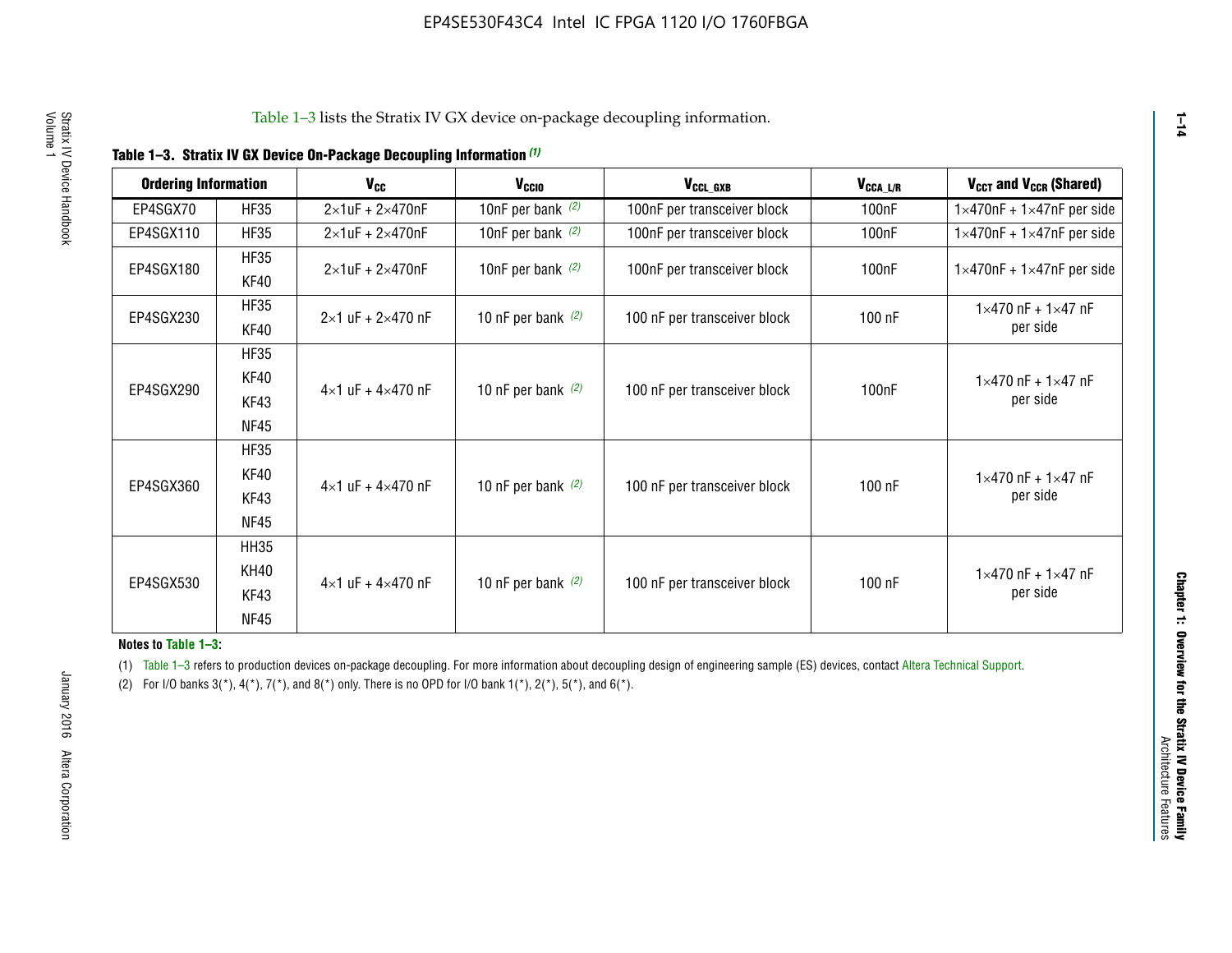#### Table 1–4 lists the Stratix IV E device features.

#### **Table 1–4. Stratix IV E Device Features**

| <b>Feature</b>                                      | <b>EP4SE230</b> |     | <b>EP4SE360</b>                          |              | <b>EP4SE530</b> |              |                | <b>EP4SE820</b> |                 |  |
|-----------------------------------------------------|-----------------|-----|------------------------------------------|--------------|-----------------|--------------|----------------|-----------------|-----------------|--|
| Package Pin Count                                   | 780             | 780 | 1152                                     | 1152         | 1517            | 1760         | 1152           | 1517            | 1760            |  |
| ALMs                                                | 91,200          |     | 141,440                                  |              | 212,480         |              |                | 325,220         |                 |  |
| LEs                                                 | 228,000         |     | 353,600                                  |              | 531,200         |              |                | 813,050         |                 |  |
| High-Speed LVDS<br>SERDES (up to<br>1.6 Gbps) $(1)$ | 56              | 56  | 88                                       | 88           | 112             | 112          | 88             | 112             | 132             |  |
| SPI-4.2 Links                                       | 3               | 3   | 4                                        | 4            |                 | 6            | $\overline{4}$ | 6               | 6               |  |
| M9K Blocks<br>(256 x 36 bits)                       | 1,235           |     | 1,248                                    |              | 1,280           |              |                | 1610            |                 |  |
| M144K Blocks<br>(2048 x 72 bits)                    | 22              |     | 48                                       |              | 64              |              |                | 60              |                 |  |
| <b>Total Memory</b><br>(MLAB+M9K+<br>M144K) Kb      | 17,133          |     | 22,564                                   |              | 27,376          |              |                | 33,294          |                 |  |
| <b>Embedded Multipliers</b><br>$(18 \times 18)$ (2) | 1,288           |     | 1,040                                    |              | 1,024           |              |                | 960             |                 |  |
| PLLs                                                | 4               | 4   | 8                                        | 8            | 12              | 12           | 8              | 12              | 12 <sup>°</sup> |  |
| User I/Os $(3)$                                     | 488             | 488 | 744                                      | 744          | 976             | 976          | 744(4)         | 976 (4)         | 1120 $(4)$      |  |
| Speed Grade<br>(fastest to slowest)                 |                 |     | $-2, -3, -4$ $ -2, -3, -4$ $ -2, -3, -4$ | $-2, -3, -4$ | $-2, -3, -4$    | $-2, -3, -4$ | $-3, -4$       | $-3, -4$        | $-3, -4$        |  |

#### **Notes to Table 1–4:**

(1) The user I/O count from the pin-out files include all general purpose I/Os, dedicated clock pins, and dual purpose configuration pins. Transceiver pins and dedicated configuration pins are not included in the pin count.

(2) Four multiplier adder mode.

(3) Total pairs of high-speed LVDS SERDES take the lowest channel count of  $R_X/T_X$ .

(4) This data is preliminary.

**Chapter 1: Overview for the Stratix IV Device Family**

**Chapter 1: Overview for the Stratix IV Device Family**<br>Architecture Faatures

Architecture Features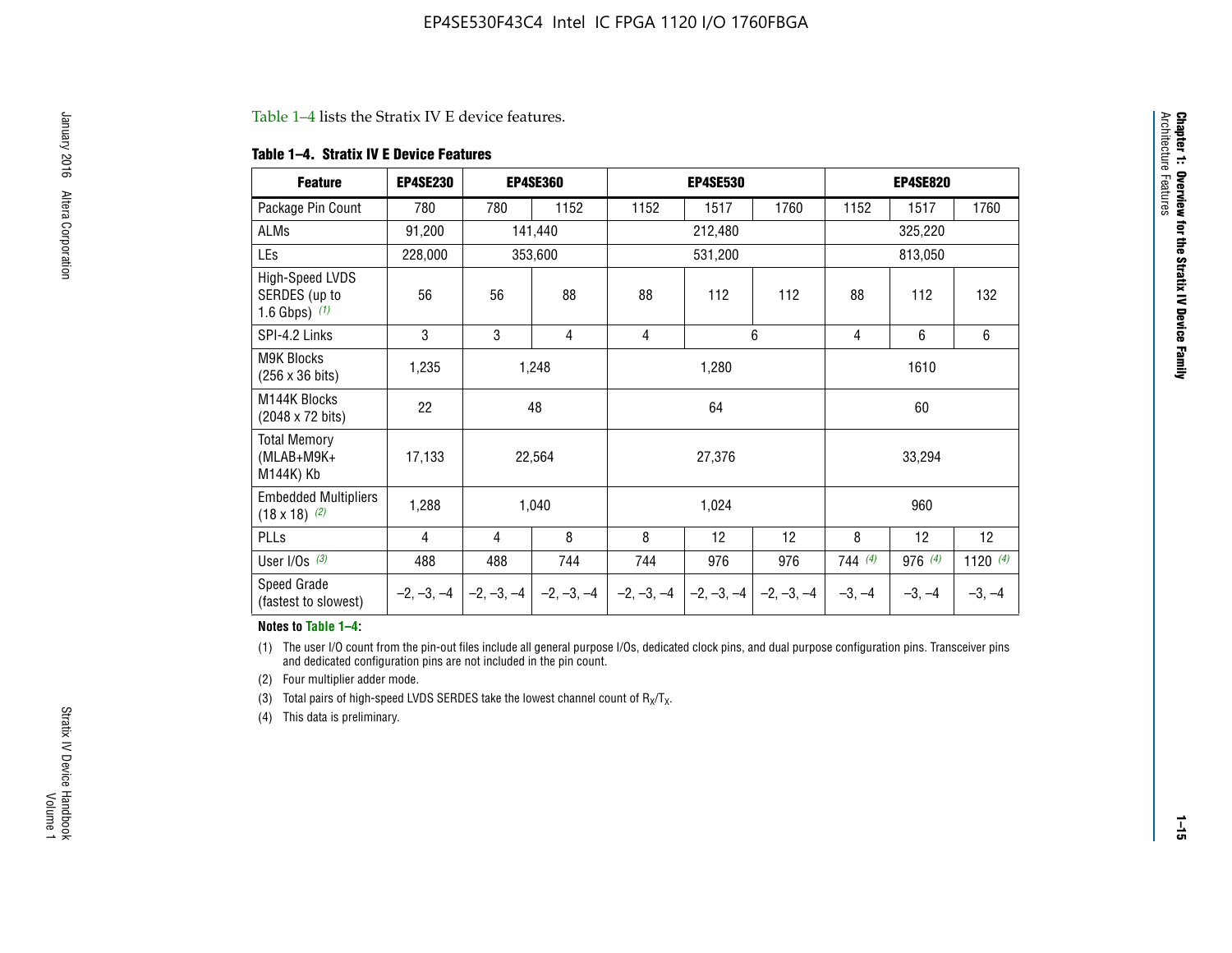Table 1–5 summarizes the Stratix IV E device package options.

| <b>Device</b> | <b>F780</b><br>$(29 \text{ mm} \times 29 \text{ mm})$ $(5)$ , $(6)$ | F1152<br>$(35 \text{ mm} \times 35 \text{ mm})$ $(5)$ , $(7)$ | F <sub>1517</sub><br>$(40 \text{ mm} \times 40 \text{ mm})$ (7) | <b>F1760</b><br>$(42.5$ mm x 42.5 mm) $(7)$ |
|---------------|---------------------------------------------------------------------|---------------------------------------------------------------|-----------------------------------------------------------------|---------------------------------------------|
| EP4SE230      | F29                                                                 |                                                               |                                                                 |                                             |
| EP4SE360      | H <sub>29</sub> $(3)$                                               | F35                                                           |                                                                 |                                             |
| EP4SE530      |                                                                     | H35 $(4)$                                                     | H40 $(4)$                                                       | F43                                         |
| EP4SE820      |                                                                     | H35 $(4)$                                                     | H40 $(4)$                                                       | F43                                         |

**Table 1–5. Stratix IV E Device Package Options** *(1)***,** *(2)*

#### **Notes to Table 1–5:**

(1) Device packages in the same column and marked under the same arrow sign have vertical migration capability.

(2) Use the Pin Migration Viewer in the Pin Planner to verify the pin migration compatibility when migrating devices. For more information, refer to *[I/O Management](http://www.altera.com/literature/hb/qts/qts_qii52013.pdf)* in the *Quartus II Handbook, Volume 2*.

(3) The 780-pin EP4SE360 device is available only in the 33 mm x 33 mm Hybrid flip chip package.

(4) The 1152-pin and 1517-pin for EP4SE530 and EP4SE820 devices are available only in the 42.5 mm x 42.5 mm Hybrid flip chip package.

(5) When migrating between hybrid and flip chip packages, there is an additional keep-out area. For more information, refer to the *[Package](http://www.altera.com/literature/ds/dspkg.pdf)  [Information Datasheet for Altera Devices](http://www.altera.com/literature/ds/dspkg.pdf)*.

(6) Devices listed in this column do not have on-package decoupling capacitors.

(7) Devices listed in this column have on-package decoupling capacitors. For more information about on-package decoupling capacitor value for each device, refer to Table 1–6.

Table 1–6 lists the Stratix IV E on-package decoupling information.

| Table 1–6. Stratix IV E Device On-Package Decoupling Information (1) |  |  |  |  |  |
|----------------------------------------------------------------------|--|--|--|--|--|
|----------------------------------------------------------------------|--|--|--|--|--|

|          | <b>Ordering Information</b> | <b>V<sub>cc</sub></b>               | <b>V<sub>CCIO</sub></b> |
|----------|-----------------------------|-------------------------------------|-------------------------|
| EP4SE360 | F <sub>35</sub>             | $4 \times 1$ uF + $4 \times 470$ nF | 10 nF per bank          |
|          | H <sub>35</sub>             |                                     |                         |
| EP4SE530 | H40                         | $4 \times 1$ uF + $4 \times 470$ nF | 10 nF per bank          |
|          | F43                         |                                     |                         |
|          | H <sub>35</sub>             |                                     |                         |
| EP4SE820 | H40                         | $4 \times 1$ uF + $4 \times 470$ nF | 10 nF per bank          |
|          | F43                         |                                     |                         |

**Note to Table 1–6:**

(1) Table 1–6 refers to production devices on-package decoupling. For more information about decoupling design of engineering sample (ES) devices, contact [Altera Technical Support](http://mysupport.altera.com/eservice/login.asp).

Table 1–7 lists the Stratix IV GT device features.

| <b>Feature</b>                       | <b>EP4S40G2</b> | <b>EP4S40G5</b> | <b>EP4S100G2</b> | <b>EP4S100G3</b> | <b>EP4S100G4</b> | <b>EP4S100G5</b> |         |
|--------------------------------------|-----------------|-----------------|------------------|------------------|------------------|------------------|---------|
| Package Pin Count                    | 1517            | 1517            | 1517             | 1932             | 1932             | 1517             | 1932    |
| <b>ALMs</b>                          | 91,200          | 212,480         | 91,200           | 116,480          | 141,440          |                  | 212.480 |
| LEs                                  | 228,000         | 531,200         | 228,000          | 291,200          | 353,600          |                  | 531,200 |
| <b>Total Transceiver</b><br>Channels | 36              | 36              | 36               | 48               | 48               | 36               | 48      |

**Table 1–7. Stratix IV GT Device Features (Part 1 of 2)**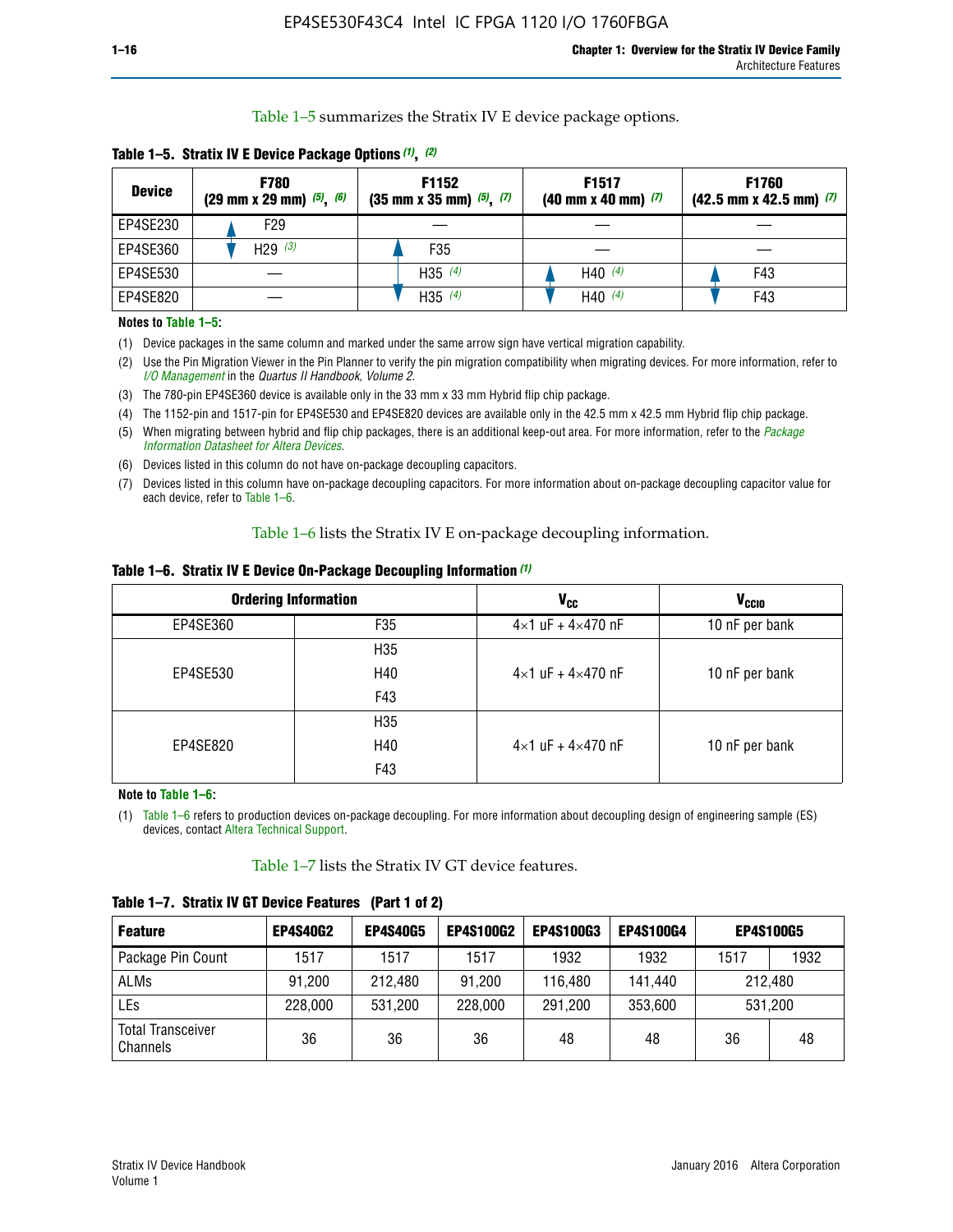#### **Table 1–7. Stratix IV GT Device Features (Part 2 of 2)**

| <b>Feature</b>                                                              | <b>EP4S40G2</b> | <b>EP4S40G5</b> | <b>EP4S100G2</b> | <b>EP4S100G3</b> | <b>EP4S100G4</b> | <b>EP4S100G5</b> |                           |
|-----------------------------------------------------------------------------|-----------------|-----------------|------------------|------------------|------------------|------------------|---------------------------|
| 10G Transceiver<br>Channels<br>(600 Mbps - 11.3 Gbps<br>with PMA + PCS)     | 12              | 12              | 24               | 24               | 24               | 24               | 32                        |
| 8G Transceiver<br>Channels<br>(600 Mbps - 8.5 Gbps<br>with PMA + PCS) $(1)$ | 12              | 12              | $\pmb{0}$        | 8                | 8                | $\mathbf 0$      | 0                         |
| PMA-only CMU<br>Channels<br>(600 Mbps- 6.5 Gbps)                            | 12              | 12              | 12               | 16               | 16               | 12               | 16                        |
| PCIe hard IP Blocks                                                         | $\overline{2}$  | $\overline{2}$  | $\overline{2}$   | $\overline{4}$   | $\overline{4}$   | $\overline{2}$   | $\overline{4}$            |
| <b>High-Speed LVDS</b><br><b>SERDES</b><br>(up to 1.6 Gbps) $(2)$           | 46              | 46              | 46               | 47               | 47               | 46               | 47                        |
| SP1-4.2 Links                                                               | $\overline{2}$  | $\overline{2}$  | $\overline{2}$   | $\overline{2}$   | $\overline{2}$   | $\overline{2}$   | $\overline{2}$            |
| <b>M9K Blocks</b><br>(256 x 36 bits)                                        | 1,235           | 1,280           | 1,235            | 936              | 1,248            |                  | 1,280                     |
| M144K Blocks<br>(2048 x 72 bits)                                            | 22              | 64              | 22               | 36               | 48               |                  | 64                        |
| Total Memory (MLAB +<br>M9K + M144K) Kb                                     | 17,133          | 27,376          | 17,133           | 17,248           | 22,564           |                  | 27,376                    |
| <b>Embedded Multipliers</b><br>$18 \times 18^{(3)}$                         | 1,288           | 1,024           | 1,288            | 832              | 1,024            |                  | 1,024                     |
| PLLs                                                                        | 8               | 8               | 8                | 12               | 12               | 8                | 12                        |
| User I/Os $(4)$ , $(5)$                                                     | 654             | 654             | 654              | 781              | 781              | 654              | 781                       |
| Speed Grade<br>(fastest to slowest)                                         | $-1, -2, -3$    | $-1, -2, -3$    | $-1, -2, -3$     | $-1, -2, -3$     | $-1, -2, -3$     |                  | $-1, -2, -3$ $-1, -2, -3$ |

**Notes to Table 1–7:**

(1) You can configure all 10G transceiver channels as 8G transceiver channels. For example, the EP4S40G2F40 device has twenty-four 8G transceiver channels and the EP4S100G5F45 device has thirty-two 8G transceiver channels.

(2) Total pairs of high-speed LVDS SERDES take the lowest channel count of  $R_X/T_X$ .

(3) Four multiplier adder mode.

(4) The user I/O count from the pin-out files include all general purpose I/Os, dedicated clock pins, and dual purpose configuration pins. Transceiver pins and dedicated configuration pins are not included in the pin count.

(5) This data is preliminary.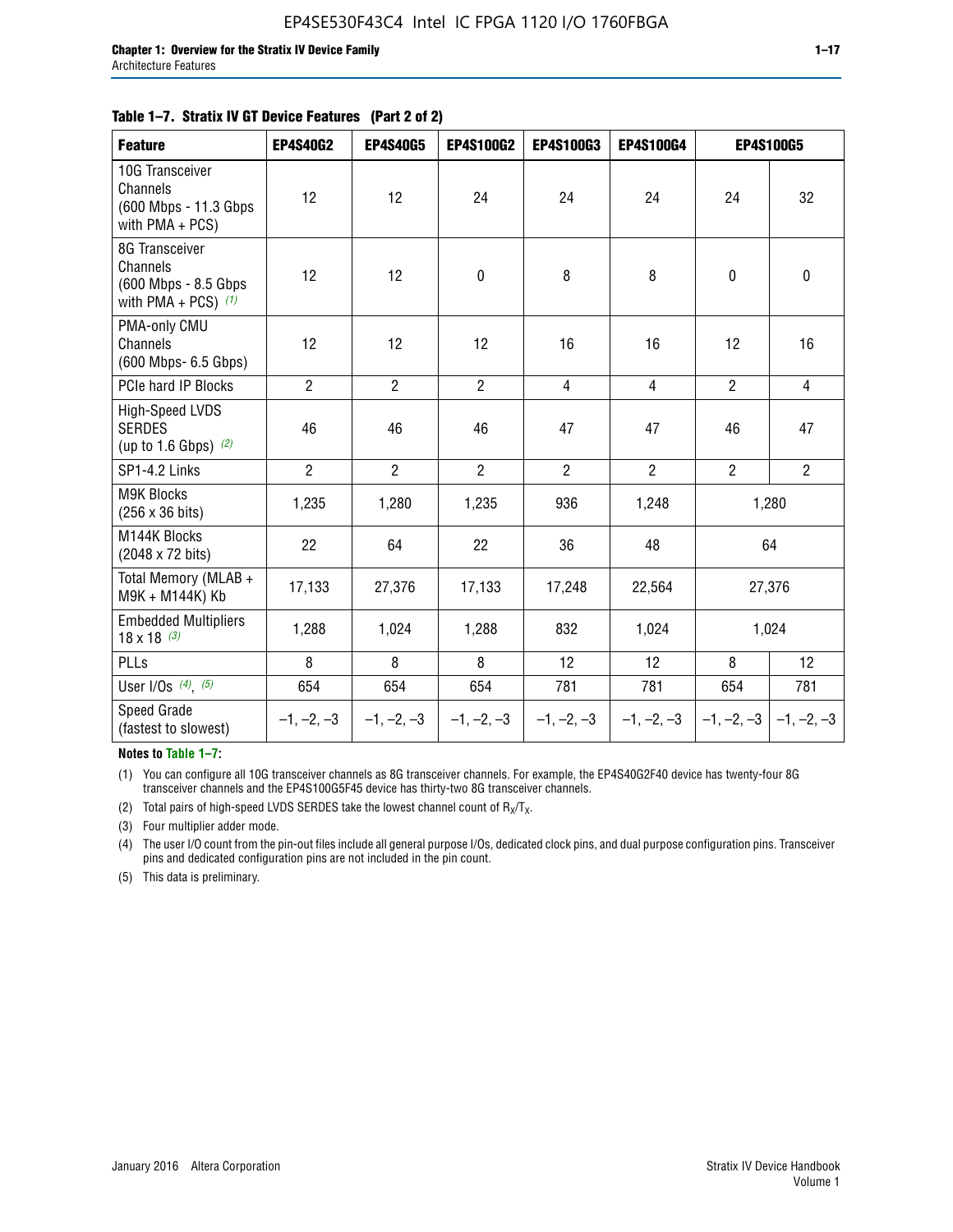Table 1–8 lists the resource counts for the Stratix IV GT devices.

| <b>Device</b>                      | <b>1517 Pin</b><br><b>1932 Pin</b><br>$(40 \text{ mm} \times 40 \text{ mm})$ (3)<br>(45 mm x 45 mm) |     |  |
|------------------------------------|-----------------------------------------------------------------------------------------------------|-----|--|
| <b>Stratix IV GT 40 G Devices</b>  |                                                                                                     |     |  |
| EP4S40G2                           | F40                                                                                                 |     |  |
| EP4S40G5                           | H40 $(4)$ , $(5)$                                                                                   |     |  |
| <b>Stratix IV GT 100 G Devices</b> |                                                                                                     |     |  |
| EP4S100G2                          | F40                                                                                                 |     |  |
| EP4S100G3                          |                                                                                                     | F45 |  |
| EP4S100G4                          |                                                                                                     | F45 |  |
| EP4S100G5                          | H40 $(4)$ $(5)$                                                                                     | F45 |  |

#### **Notes to Table 1–8:**

(1) This table represents pin compatability; however, it does not include hard IP block placement compatability.

- (2) Devices under the same arrow sign have vertical migration capability.
- (3) When migrating between hybrid and flip chip packages, there is an additional keep-out area. For more information, refer to the *[Altera Device Package Information Data Sheet](http://www.altera.com/literature/ds/dspkg.pdf)*.
- (4) EP4S40G5 and EP4S100G5 devices with 1517 pin-count are only available in 42.5-mm x 42.5-mm Hybrid flip chip packages.
- (5) If you are using the hard IP block, migration is not possible.

Table 1–9 lists the Stratix IV GT on-package decoupling information.

**Table 1–9. Stratix IV GT Device On-Package Decoupling Information** *(1)*

| <b>Ordering</b><br><b>Information</b> | Vcc                                 | <b>V<sub>CCIO</sub></b> | V <sub>CCL GXB</sub>            | V <sub>CCA L/R</sub> | V <sub>CCT L/R</sub> | V <sub>CCR_L/R</sub> |
|---------------------------------------|-------------------------------------|-------------------------|---------------------------------|----------------------|----------------------|----------------------|
| EP4S40G2F40                           | $2 \times 1$ uF + $2 \times 470$ nF | 10 nF per bank $(2)$    | 100 nF per<br>transceiver block | $100$ nF             | $100$ nF             | $100$ nF             |
| EP4S100G2F40                          |                                     |                         |                                 |                      |                      |                      |
| EP4S100G3F45                          |                                     | 10 nF per bank $(2)$    | 100 nF per<br>transceiver block | $100$ nF             | $100$ nF             | $100$ nF             |
| EP4S100G4F45                          |                                     |                         |                                 |                      |                      |                      |
| EP4S40G5H40                           | $4\times1$ uF + $4\times470$ nF     |                         |                                 |                      |                      |                      |
| EP4S100G5H40                          |                                     |                         |                                 |                      |                      |                      |
| EP4S100G5F45                          |                                     |                         |                                 |                      |                      |                      |

**Notes to Table 1–9:**

(1) Table 1–9 refers to production devices on-package decoupling. For more information about decoupling design of engineering sample (ES) devices, contact [Altera Technical Support](http://mysupport.altera.com/eservice/login.asp).

(2) For I/O banks  $3(*)$ ,  $4(*)$ ,  $7(*)$ , and  $8(*)$  only. There is no OPD for I/O bank  $1(*)$ ,  $2(*)$ ,  $5(*)$ , and  $6(*)$ .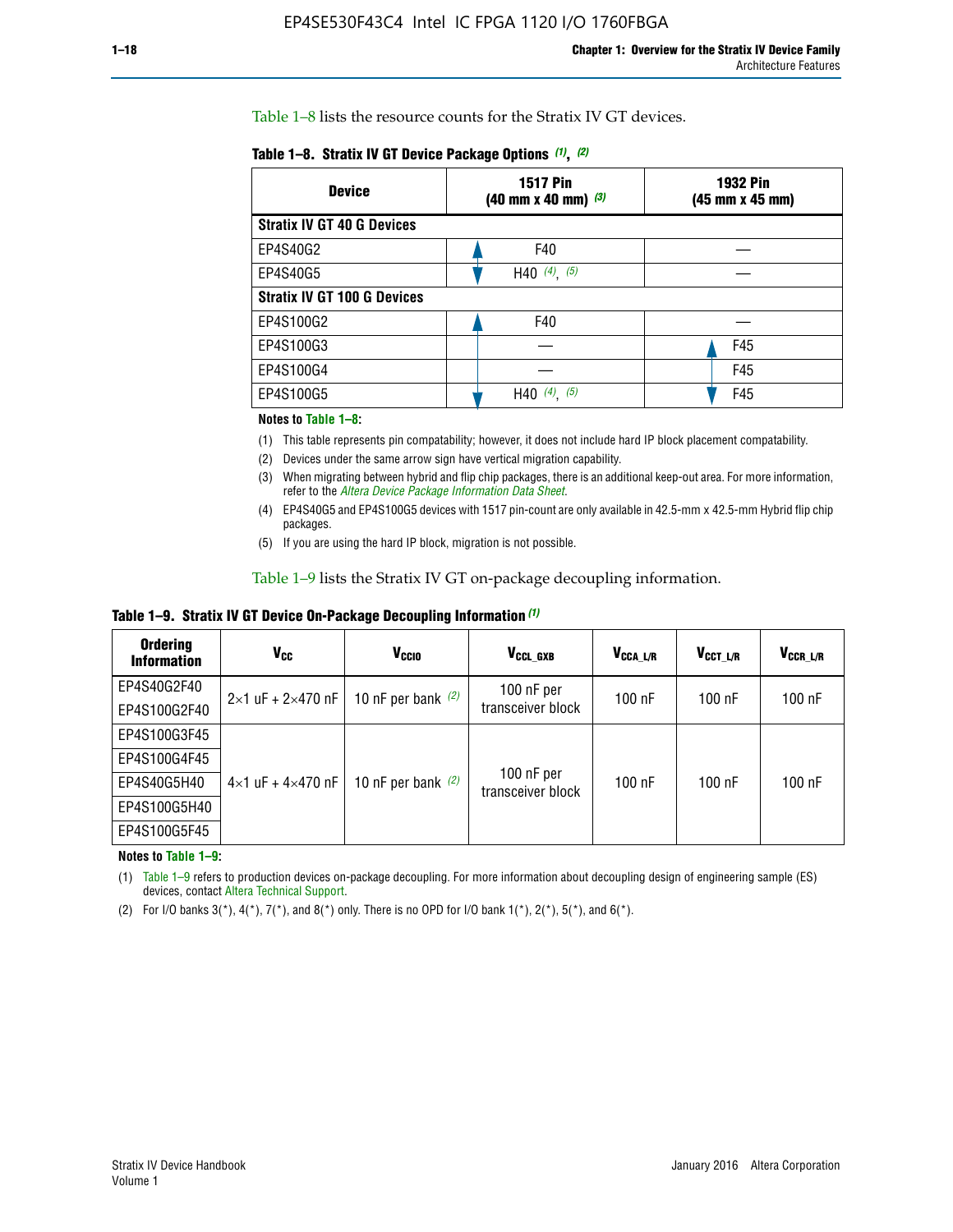# **Integrated Software Platform**

The Quartus II software provides an integrated environment for HDL and schematic design entry, compilation and logic synthesis, full simulation and advanced timing analysis, SignalTap II Logic Analyzer, and device configuration of Stratix IV designs. The Quartus II software provides the MegaWizard<sup> $M$ </sup> Plug-In Manager user interface to generate different functional blocks, such as memory, PLL, and digital signal processing logic. For transceivers, the Quartus II software provides the ALTGX MegaWizard Plug-In Manager interface that guides you through configuration of the transceiver based on your application requirements.

The Stratix IV GX and GT transceivers allow you to implement low-power and reliable high-speed serial interface applications with its fully reconfigurable hardware, optimal signal integrity, and integrated Quartus II software platform.

For more information about the QuarJanuary2016tus II software features, refer to the *[Quartus II Handbook](http://www.altera.com/literature/lit-qts.jsp)*.

# **Ordering Information**

This section describes the Stratix IV E, GT, and GX devices ordering information. Figure 1–4 shows the ordering codes for Stratix IV GX and E devices.



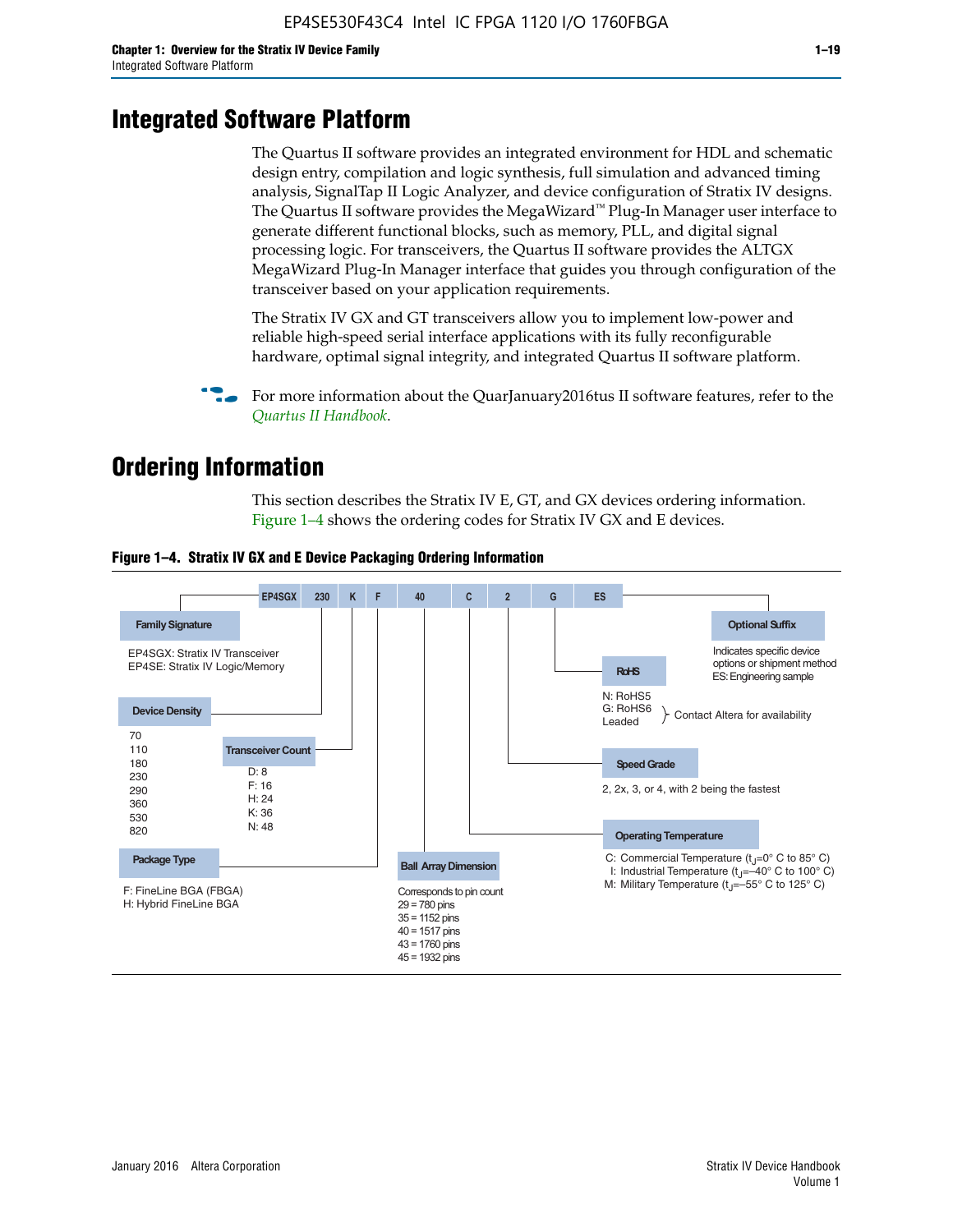Figure 1–5 shows the ordering codes for Stratix IV GT devices.





# **Document Revision History**

Table 1–10 lists the revision history for this chapter.

| Table 1–10. Document Revision History (Part 1 of 2) |  |  |  |  |  |
|-----------------------------------------------------|--|--|--|--|--|
|-----------------------------------------------------|--|--|--|--|--|

| <b>Date</b>       | <b>Version</b> | <b>Changes</b>                                           |
|-------------------|----------------|----------------------------------------------------------|
| January 2016      | 3.5            | ■ Updated Figure $1-4$ with new RoHS information         |
| September 2012    | 3.4            | ■ Updated Table 1–1 to close FB $#30986$ .               |
|                   |                | ■ Updated Table 1–2 and Table 1–5 to close FB $#31127$ . |
| June 2011         | 3.3            | $\blacksquare$ Added military temperature to Figure 1–4. |
| February 2011     | 3.2            | ■ Updated Table $1-7$ and Table $1-8$ .                  |
|                   |                | $\blacksquare$ Applied new template.                     |
|                   |                | Minor text edits.                                        |
| <b>March 2010</b> |                | ■ Updated Table 1–1, Table 1–2, and Table 1–7.           |
|                   | 3.1            | ■ Updated Figure $1-3$ .                                 |
|                   |                | ■ Updated the "Stratix IV GT Devices" section.           |
|                   |                | Added two new references to the Introduction section.    |
|                   |                | Minor text edits.                                        |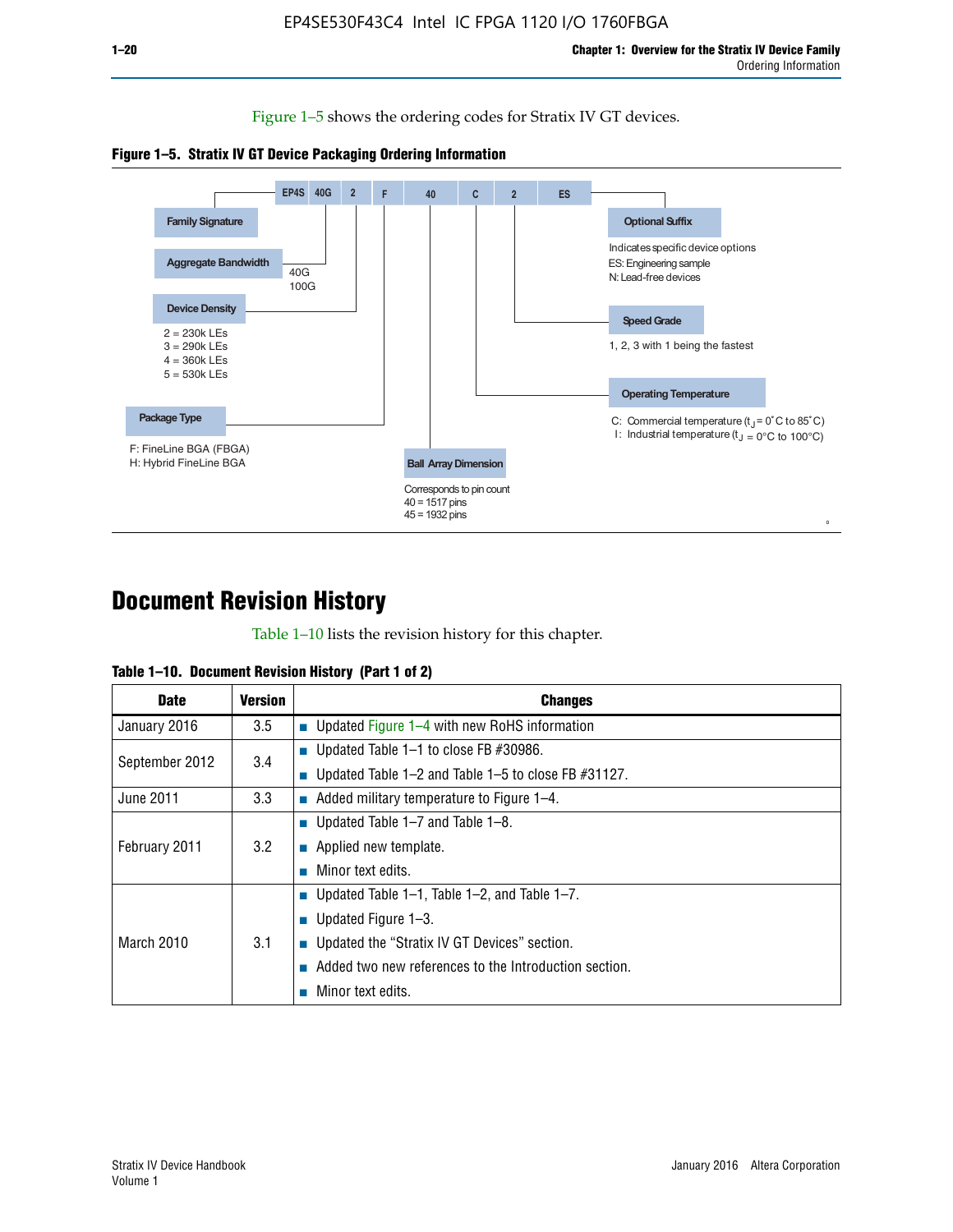#### **Table 1–10. Document Revision History (Part 2 of 2)**

| <b>Date</b>      | <b>Version</b> | <b>Changes</b>                                                                                                                                                                                                                                                                    |  |  |
|------------------|----------------|-----------------------------------------------------------------------------------------------------------------------------------------------------------------------------------------------------------------------------------------------------------------------------------|--|--|
|                  |                | ■ Updated the "Stratix IV Device Family Overview", "Feature Summary", "Stratix IV GT<br>Devices", "High-Speed Transceiver Features", "FPGA Fabric and I/O Features", "Highest<br>Aggregate Data Bandwidth", "System Integration", and "Integrated Software Platform"<br>sections. |  |  |
| November 2009    | 3.0            | $\blacksquare$ Added Table 1-3, Table 1-6, and Table 1-9.                                                                                                                                                                                                                         |  |  |
|                  |                | $\blacksquare$ Updated Table 1-1, Table 1-2, Table 1-4, Table 1-5, Table 1-7, and Table 1-8.                                                                                                                                                                                      |  |  |
|                  |                | ■ Updated Figure 1–3, Figure 1–4, and Figure 1–5.                                                                                                                                                                                                                                 |  |  |
|                  |                | $\blacksquare$ Minor text edits.                                                                                                                                                                                                                                                  |  |  |
|                  | 2.4            | $\blacksquare$ Updated Table 1-1.                                                                                                                                                                                                                                                 |  |  |
| <b>June 2009</b> |                | Minor text edits.                                                                                                                                                                                                                                                                 |  |  |
|                  |                | $\blacksquare$ Added Table 1–5, Table 1–6, and Figure 1–3.                                                                                                                                                                                                                        |  |  |
|                  |                | $\blacksquare$ Updated Figure 1-5.                                                                                                                                                                                                                                                |  |  |
| April 2009       | 2.3            | Updated Table $1-1$ , Table $1-2$ , Table $1-3$ , and Table $1-4$ .                                                                                                                                                                                                               |  |  |
|                  |                | ■ Updated "Introduction", "Feature Summary", "Stratix IV GX Devices", "Stratix IV GT<br>Devices", "Architecture Features", and "FPGA Fabric and I/O Features"                                                                                                                     |  |  |
|                  | 2.2            | ■ Updated "Feature Summary", "Stratix IV GX Devices", "Stratix IV E Device", "Stratix IV<br>GT Devices", "Signal Integrity"                                                                                                                                                       |  |  |
| March 2009       |                | Removed Tables 1-5 and 1-6                                                                                                                                                                                                                                                        |  |  |
|                  |                | Updated Figure 1-4                                                                                                                                                                                                                                                                |  |  |
|                  |                | ■ Updated "Introduction", "Feature Summary", "Stratix IV Device Diagnostic Features",<br>"Signal Integrity", "Clock Networks", "High-Speed Differential I/O with DPA and Soft-<br>CDR", "System Integration", and "Ordering Information" sections.                                |  |  |
|                  |                | Added "Stratix IV GT 100G Devices" and "Stratix IV GT 100G Transceiver Bandwidth"<br>sections.                                                                                                                                                                                    |  |  |
| March 2009       | 2.1            | <b>Updated Table 1–1, Table 1–2, Table 1–3, and Table 1–4.</b>                                                                                                                                                                                                                    |  |  |
|                  |                | $\blacksquare$ Added Table 1-5 and Table 1-6.                                                                                                                                                                                                                                     |  |  |
|                  |                | ■ Updated Figure $1-3$ and Figure $1-4$ .                                                                                                                                                                                                                                         |  |  |
|                  |                | $\blacksquare$ Added Figure 1-5.                                                                                                                                                                                                                                                  |  |  |
|                  |                | Removed "Referenced Documents" section.                                                                                                                                                                                                                                           |  |  |
|                  | 2.0            | Updated "Feature Summary" on page 1-1.                                                                                                                                                                                                                                            |  |  |
|                  |                | ■ Updated "Stratix IV Device Diagnostic Features" on page 1-7.                                                                                                                                                                                                                    |  |  |
| November 2008    |                | Updated "FPGA Fabric and I/O Features" on page 1-8.                                                                                                                                                                                                                               |  |  |
|                  |                | $\blacksquare$ Updated Table 1-1.                                                                                                                                                                                                                                                 |  |  |
|                  |                | Updated Table 1-2.                                                                                                                                                                                                                                                                |  |  |
|                  |                | Updated "Table 1-5 shows the total number of transceivers available in the Stratix IV GT<br>Device." on page 1-15.                                                                                                                                                                |  |  |
| <b>July 2008</b> | 1.1            | Revised "Introduction".                                                                                                                                                                                                                                                           |  |  |
| May 2008         | 1.0            | Initial release.                                                                                                                                                                                                                                                                  |  |  |